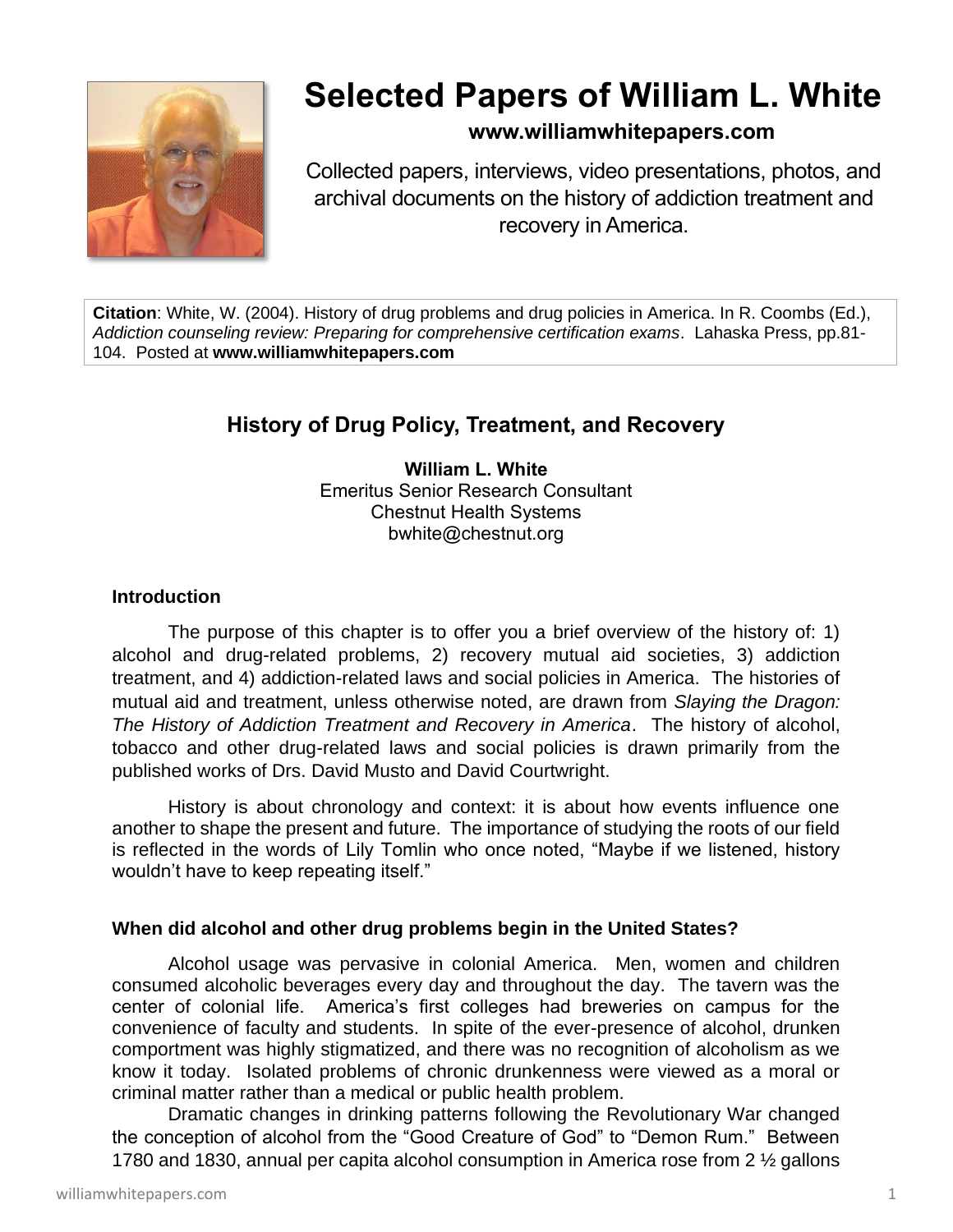to more than 7 gallons, and drinking preferences shifted from fermented beverages such as cider and beer to rum and whiskey (Rorabaugh, 1979). Rising alcohol-related problems during this period led to the "discovery of addiction" (Levine, 1978).

Alcohol was not the only drug generating public concern in the nineteenth century. Increased consumption of opium, morphine, cocaine, chloral, ether and chloroform via medical treatment or liberal self-treatment with patent medicines generated new patterns of addiction and growing civic alarm. The dominant profile of the opiate addict during this period was an educated, affluent, middle-aged white woman (particularly in the South).

New technologies that heightened drug potency, expanded the methods of drug ingestion, increased drug availability and unleashed unprecedented promotional forces played a significant role in the rise of these new patterns of addiction.

| <b>Technological Innovation</b>                       | Significance                                                                         |
|-------------------------------------------------------|--------------------------------------------------------------------------------------|
| <b>Increased Distillation</b>                         | Increased Alcohol Addiction (shift from<br>fermented beverages to distilled spirits) |
| <b>Isolation of Plant Alkaloids</b>                   | Increased<br>Morphine &<br>Cocaine<br>Addiction                                      |
| <b>Hypodermic Syringe</b>                             | Increased Opiate & Cocaine Addiction                                                 |
| <b>Newspaper Advertising</b>                          | Promotion of Alcohol-, Opiate-, and<br><b>Cocaine-based Patent Medicines</b>         |
| The Wooden Match; Cigarette<br><b>Rolling Machine</b> | Increased Nicotine Addiction                                                         |

Figure 1: Technology and the Rise of American Drug Problems

In 1800, America had no conception of addiction; in 1900, she had witnessed a growing psychoactive drug menu, experienced her first anti-drug campaigns, passed numerous local and state anti-drug laws, and generated a significant body of literature about addiction—all of which were about to culminate in the prohibition of alcohol, tobacco and the non-medical use of opiates and cocaine.

# **When did the first medical conceptions and responses to addiction begin?**

America's revolution in consciousness about alcohol was engineered by her most prominent social activist, her most eminent physician, and a leading clergyman. In 1774, Anthony Benezet, a Quaker social reformer, published a stinging indictment of alcohol entitled *Mighty Destroyer Displayed.* He christened alcohol a "bewitching poison and spoke of "unhappy dram drinkers . . . bound in slavery" who had lost voluntary control of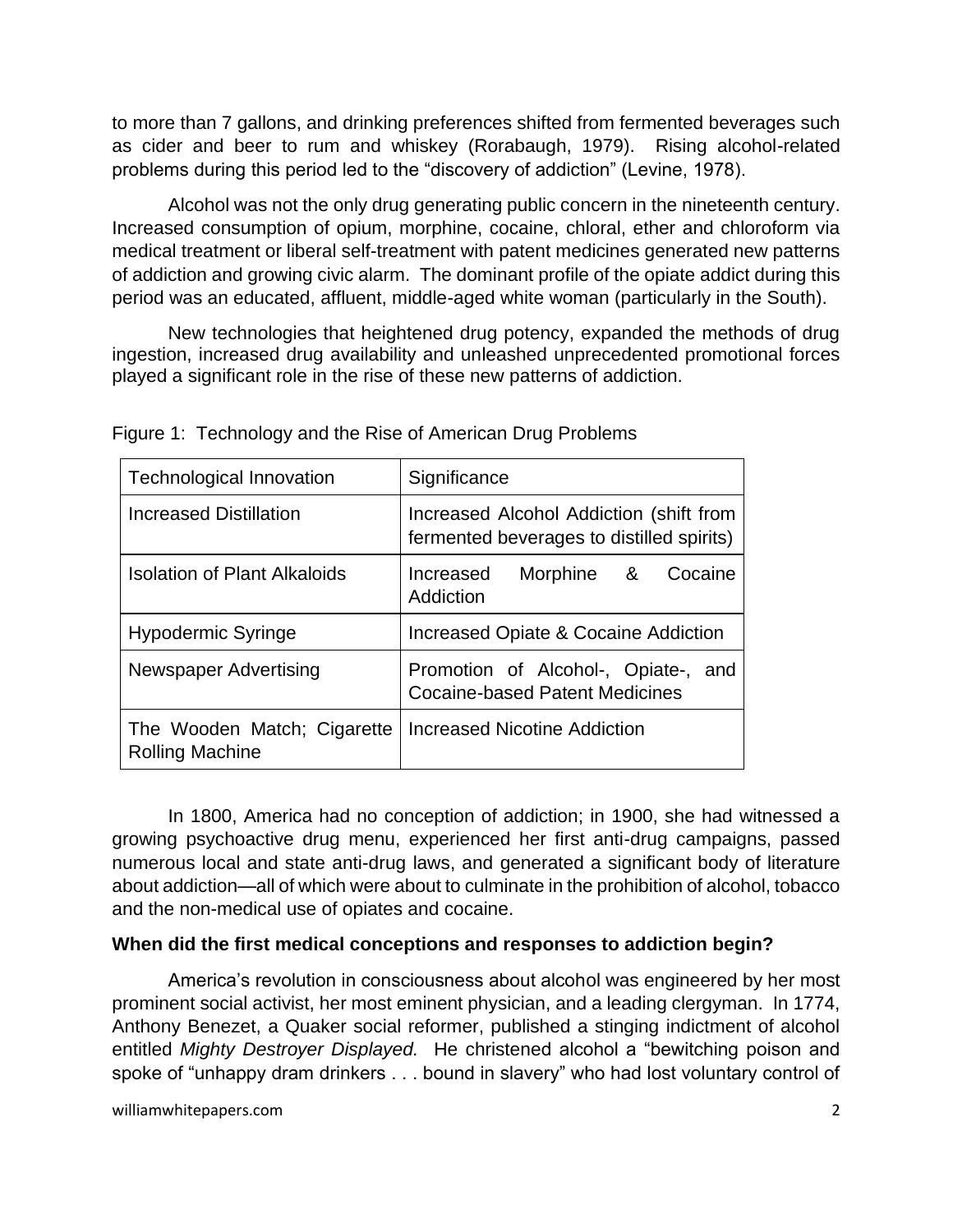their decision to drink or not drink. Dr. Benjamin Rush followed Benezet's writings with a series of pamphlets culminating in his 1784 *Inquiry into the Effects of Ardent Spirits on the Human Mind and Body.* Rush suggested that chronic drunkenness was a "disease induced by a vice," described the progressive nature and medical consequences of this disease, and suggested that chronic drunkenness be viewed as a medical rather than a moral problem. Perhaps most importantly, Rush argued that it was the responsibility of physicians to treat this disorder, and suggested several methods (ranging from religious conversion to aversive conditioning) through which chronic drunkards could be cured. By 1790, Rush was calling for the creation of a special hospital for inebriates (a "Sober House"). The third influence on America's changing conception of alcohol and chronic drunkenness was the Reverend Lyman Beecher who in 1825 delivered his widely read *Six Sermons on the Nature, Occasion, Signs, and Remedy of Intemperance*. Beecher spoke of the drunkard as being "addicted to sin," characterized intemperance as an accelerating disease, meticulously detailed its early stages, and argued that complete and enduring abstinence was the only method of prevention and cure.

By the late 1820s, the American Temperance Movement was underway, and there was a growing trend toward the medicalization of alcohol and other drug problems. Between 1828-1832 two prominent medical directors of state insane asylums—Drs. Eli Todd and Samuel Woodward—added their support for the creation of special institutions for the care of the inebriate. In the transition from the  $18<sup>th</sup>$  to the  $19<sup>th</sup>$  century, a vanguard of American physicians and social reformers redefined drunkenness as a medical problem, encouraged physicians to treat inebriety in their medical practice, and called for the creation of specialized institutions. Inherent in this shift were the core elements of an addiction disease concept: hereditary predisposition, drug toxicity, morbid appetite (craving), pharmacological tolerance and progression, loss of volitional control of drug intake, and the pathophysiology of chronic alcohol, opiate, or cocaine consumption. This early movement reached fruition in the work of Swedish physician Magnus Huss, who in 1849 introduced the term "alcoholism" to characterize the a cluster of symptoms "formed in such a particular way that they merit being designated and described as a definite disease." While many new terms were suggested for this phenomenon, *inebriety* was the preferred term whose meaning is analogous to the term addiction. Texts of the day included chapters on alcohol inebriety, opium inebriety, cocaine inebriety, and inebriety from coffee and tea. The term *alcoholism,* whose use is presently diminishing, did not achieve professional or cultural prominence until the early decades of the twentieth century (White, 2002b).

# **When did addiction treatment begin in the United States and what types of treatment were first available?**

By the 1830s, the growing Temperance Movement was experimenting with "rescue work" with inebriates. Several temperance societies concluded that inebriates needed more than pledge-signing and attendance at temperance meetings to sustain sobriety. To buttress such sobriety, inebriate homes were created that viewed recovery from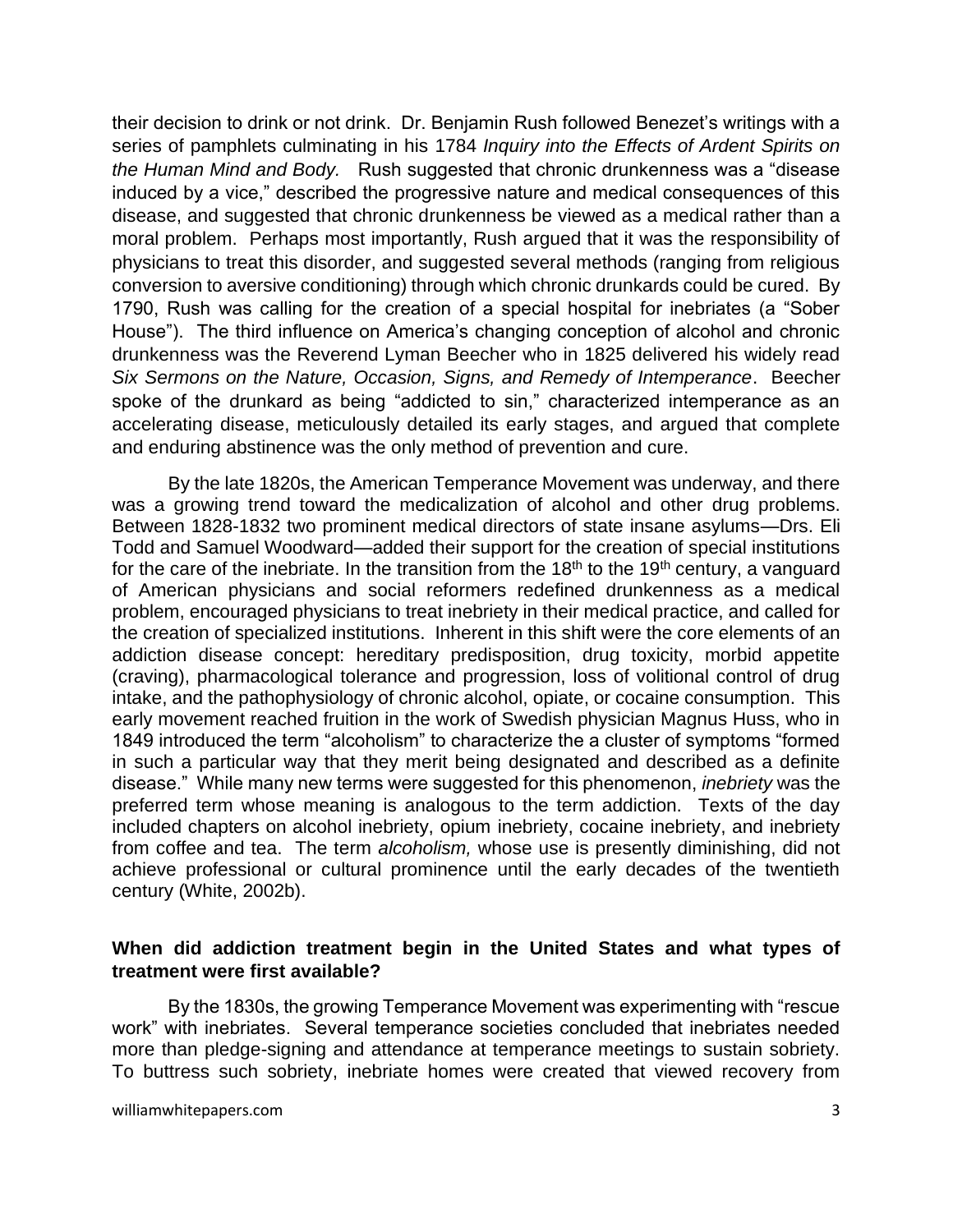alcoholism as a process of moral reformation and immersion in sober fellowship. The first of these homes—the Washingtonian Homes in Boston and Chicago—opened in 1857 and 1863. The inebriate homes utilized short, voluntary stays followed by affiliation with local recovery support groups.

 The call for specialized medical facilities resulted in another institution—the medically-directed inebriate asylum that relied on legal coercion (multi-year legal commitments) and emphasized physical and psychological methods of treatment (drug therapies, hydrotherapy, hypnotherapy). The first of these facilities—the New York State Inebriate Asylum—opened in 1864 under the leadership of Dr. Joseph Edward Turner.

In 1870, the leaders of several inebriate homes and asylums met in New York City to found the American Association for the Cure of Inebriety—the first professional association of addiction treatment providers. In 1876, the Association began publishing the *Quarterly Journal of Inebriety,* the first addiction-themed specialty journal. It was edited by Dr. T.D. Crothers for the life of its publication (1876-1914).

Figure 2: Bylaws of the American Association for the Study and Cure of Inebriety (1870)

*1. Intemperance is a disease.*

*2. It is curable in the same sense that other diseases are.*

*3. Its primary cause is a constitutional susceptibility to the alcoholic impression.* 

*4. This constitutional tendency may be either inherited or acquired.* 

As inebriate homes and asylums achieved greater visibility, they faced competition from several sources, including private, proprietary (profit-making) addiction cure institutes. The most famous of these, the Keeley Institute, was founded in 1879 with the proclamation by Dr. Leslie Keeley that "Drunkenness is a disease and I can cure it." Dr. Keeley went on to franchise more than 120 Keeley Institutes that used his Double Bi-Chloride of Gold Cures for Drunkenness and the Opium and Tobacco Habits.

There were also bottled home cures for the "alcohol, tobacco and drug habits." These aggressively promoted products were the brainchild of the addiction cure institutes and the same patent medicine industry that was doping the nation. These alleged addiction cures continued until an exposé in 1905 revealed that most of these products contained high dosages of morphine, cocaine, alcohol and cannabis. The morphine addiction cures that promised consumers a product containing no narcotic or narcotic substitute nearly all contained high dosages of morphine.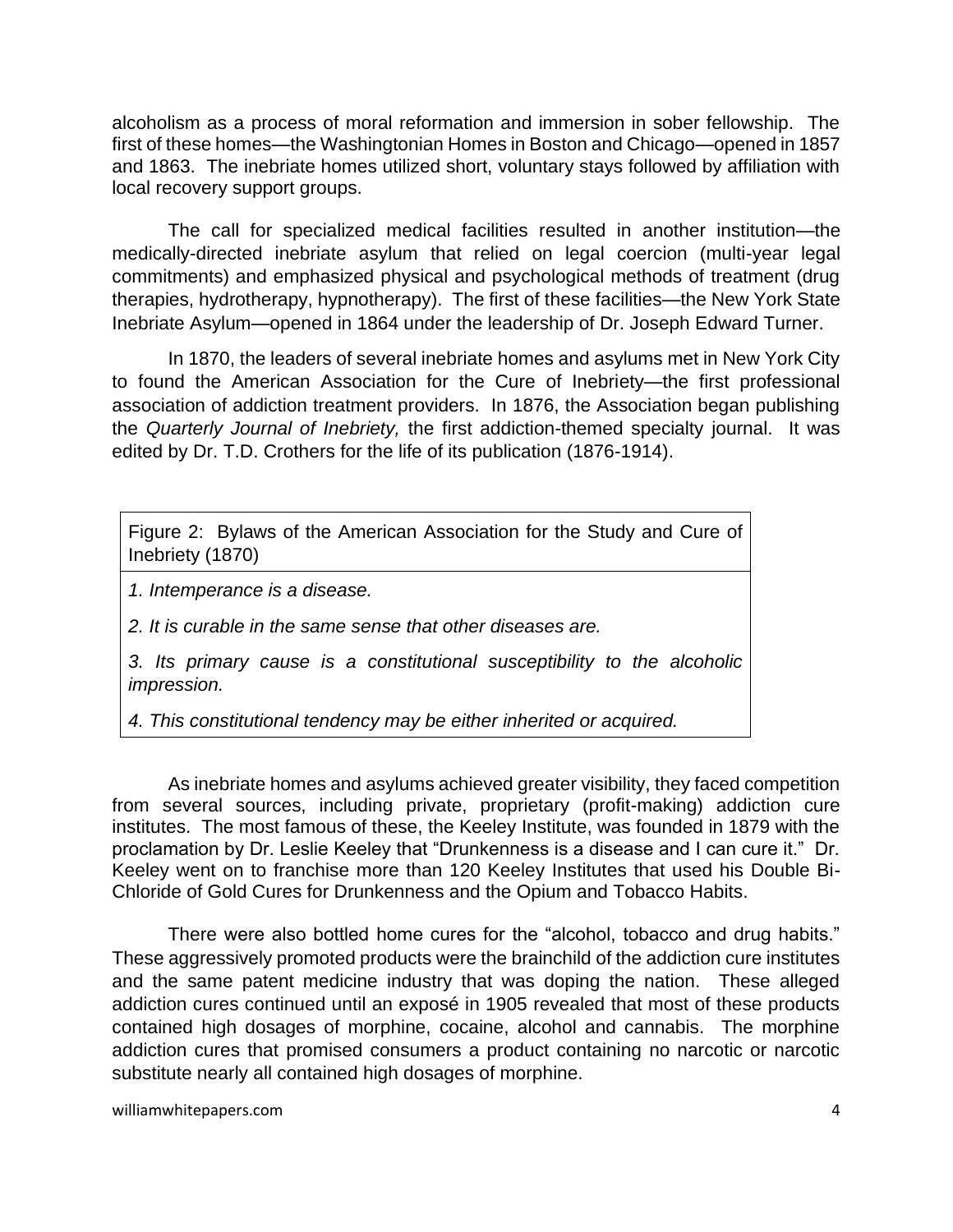Institutional intervention into chronic alcoholism was also provided by religiously oriented urban rescue missions and rural inebriate colonies. The former were pioneered by Jerry McAuley who opened the Water Street Mission in 1872 after his own religiously inspired recovery from alcoholism. Such rescue work with late-stage alcoholics was later institutionalized within the programs of the Salvation Army.

The final institution that bore an increasing brunt of responsibility for the care of the chronic inebriate was the urban city hospital. Bellevue Hospital in New York City opened an inebriate ward in 1879 and saw its alcoholism admissions increase from 4,190 in 1895 to more than 11,000 in 1910.

| Treatment/Care<br>οf<br>Inebriates         | Representative institution/product                       | Founding date |
|--------------------------------------------|----------------------------------------------------------|---------------|
| <b>Inebriate Homes</b>                     | Washingtonian Home                                       |               |
|                                            | -Boston                                                  | 1857          |
|                                            | -Chicago                                                 | 1863          |
|                                            | Martha Washington<br>Home<br>(first<br>women's facility) | 1869          |
| Inebriate Asylums                          | New York State Inebriate Asylum                          | 1864          |
| For-Profit Addiction<br>Cure<br>Institutes | <b>Keeley Institutes</b>                                 | 1879          |
|                                            | <b>Gatlin Institutes</b>                                 |               |
|                                            | <b>Neal Institutes</b>                                   |               |
|                                            |                                                          |               |
| Bottled/Boxed<br>Addiction                 | Hay-Litchfield Antidote                                  | 1868          |
| Cures                                      | Knight's Tonic for Inebriates                            | 1870s         |
|                                            | <b>Collin's Painless Opium Antidote</b>                  | 1880s         |
| Urban Missions & Inebriate<br>Colonies     | <b>Water Street Mission</b>                              | 1872          |
|                                            | <b>Keswick Colony of Mercy</b>                           | 1897          |
| City<br>Hospital<br>Inebriate<br>Wards     | <b>Bellevue Hospital-New York City</b>                   | 1879          |

Figure 3: Professionalized Treatment of Addiction in the Nineteenth Century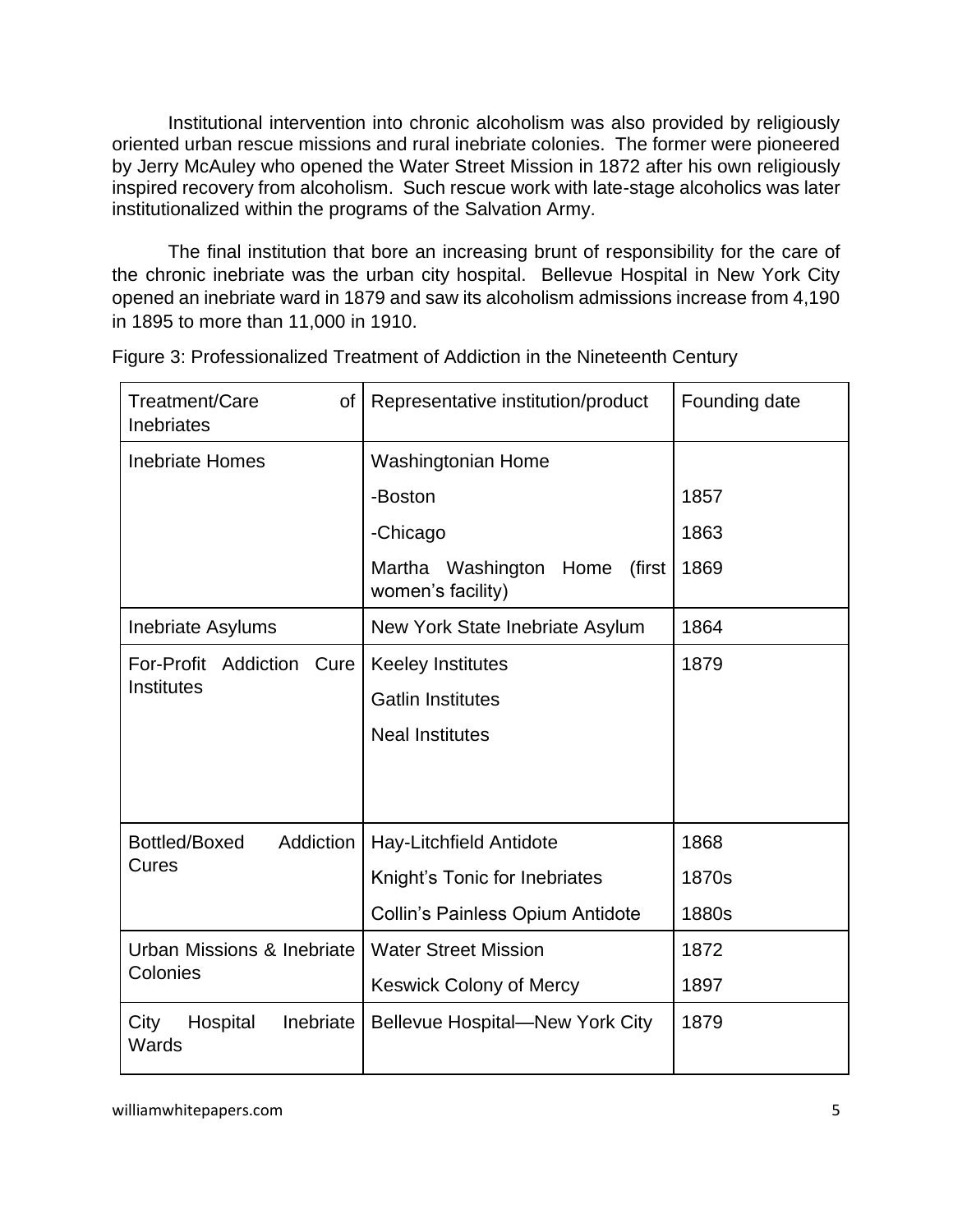It should be noted that nearly all of these institutions—particularly the inebriate asylums and addiction cure institutes—treated addictions to all drug addictions, including cocaine addiction. There were facilities like Dr. Jansen Mattison's Brooklyn Home for Habitues (opened in 1891) which specialized in the treatment or morphine and cocaine addiction.

# **What happened to the hundreds of treatment programs that existed in the 19th century?**

Between 1900 and 1920 most of the addiction treatment institutions that had been founded in the second half of the nineteenth century closed. This virtual collapse of America's first network of addiction treatment programs was caused by multiple factors: 1) exposés of ethical abuses related to the field's business and clinical practices, 2) ideological schisms within the field, 3) absence of scientific studies validating the effectiveness of treatment, 4) loss of the field's leadership via aging and death, 5) unexpected economic downturns that deprived the field of philanthropic and governmental support, and 6) growing cultural pessimism about the prospects of permanent recovery from alcohol and other drug problems.

The rise of therapeutic pessimism led to a bold new vision for resolving these problems: let those currently addicted to alcohol and other drugs die off and prevent the creation of a new generation of addicts through temperance education, the legal prohibition of alcohol and tobacco, and legal control of the non-medical use of opiates and cocaine.

On the heels of this change in public attitudes came a shift in cultural ownership of alcohol and other drug problems. As specialized addiction treatment programs closed, people with severe and prolonged alcohol and other drug problems were shuttled into the "foul wards" of urban community hospitals, the back wards of aging state insane asylums, and sentenced to rural inebriate penal colonies.

It was in this climate of disregard that those addicted to alcohol and other drugs suffered iatrogenic insults (treatment-caused injuries): mandatory sterilization, serum therapy (a procedure involving blistering the skin, withdrawing serum from the blisters and then re-injecting it as an alleged aid in withdrawal), and bromide therapy (anesthesiaaided detoxification that was lauded in spite of its high mortality rate). Over the years, alcoholics and addicts were subjected to whatever prevailing techniques dominated the field of psychiatry, from the indiscriminate application of chemical and electroconvulsive therapies, to psychosurgery, and to drug therapies that later proved to have significant potential for misuse, e.g., LSD, barbiturates, amphetamines and a wide variety of tranquilizing and anti-anxiety agents. Much of the lingering anti-medication bias in the addiction treatment field stems reflects the shadow of this history.

williamwhitepapers.com 6 The few pockets of hope for the addicted during the opening decades of the twentieth century were the remaining specialty programs, a new generation of private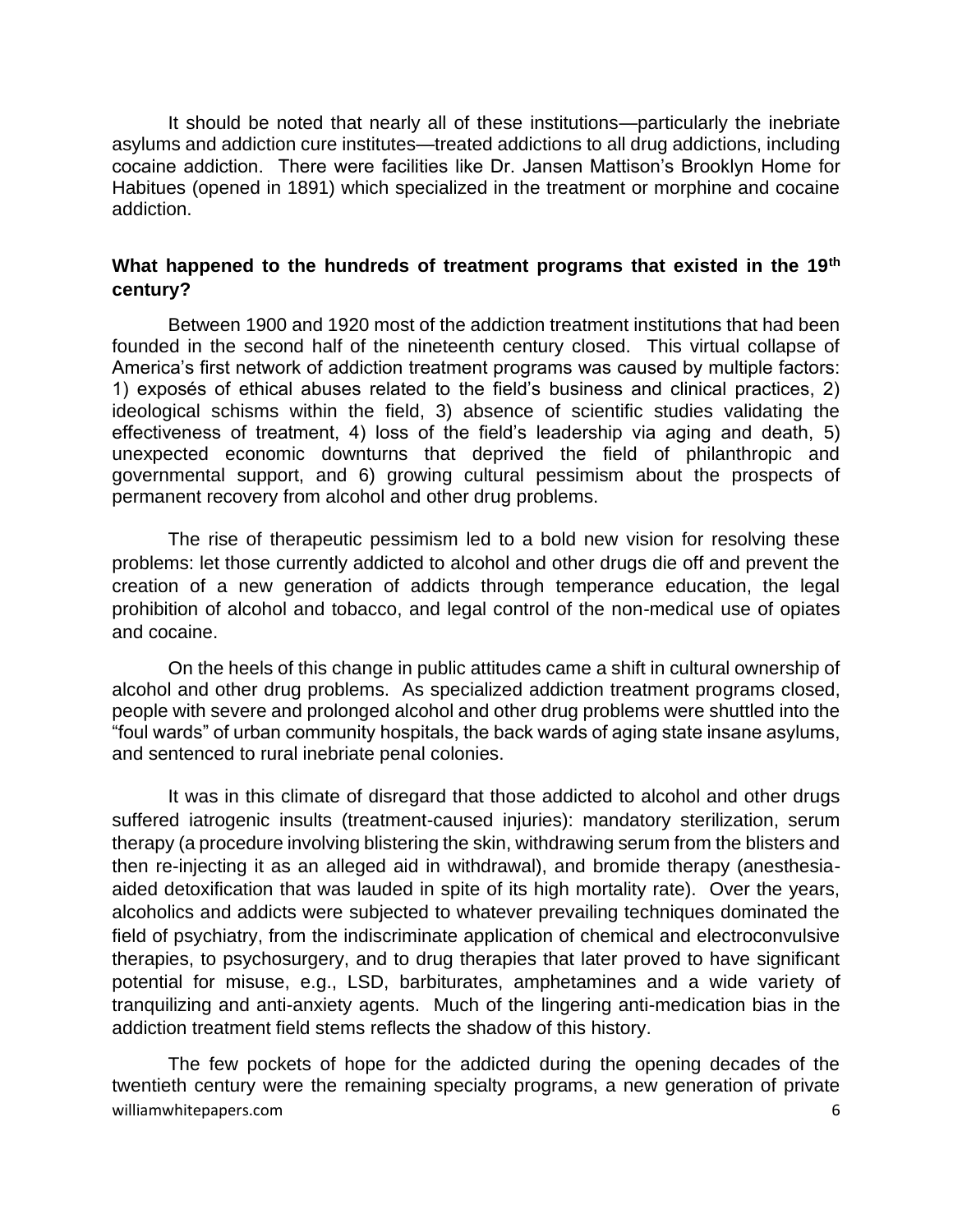sanatoria and hospitals (e.g., the Charles B. Towns Hospital for the Treatment of Alcoholic and Drug Addictions in New York City that provided discrete drying out for the rich), and a clinic model of outpatient counseling. The clinic model was pioneered within the Emmanuel Church of Boston (1906) and utilized a unique program of lay therapy that brought individuals in recovery like Courtenay Baylor, Francis Chambers and Richard Peabody into the role of lay alcoholism psychotherapists. These lay therapists were the precursor to today's addiction counselor. The Emmanuel Clinic also organized its own mutual aid fellowship (the Jacoby Club) for those it treated.

#### **When were the first recovery support groups founded in the U.S.?**

Recovery mutual aid societies have a very long history in the United States. The earliest of these societies grew out of Native American religious and cultural revitalization movements. Native American recovery "circles" date from the 1730s and were particularly vibrant during the nineteenth century. Some of the most prominent leaders of these movements included Wangomend, the Delaware Prophets (Papoonan, Neolin), the Kickapoo Prophet (Kenekuk), the Shawnee Prophet (Tenskwatawa) and Handsome Lake (Ganioda'yo).

By the 1830s, Euro-American alcoholics were seeking sober refuge within local temperance societies, but it wasn't until the Washingtonian Movement of 1840 that Euro-American alcoholics banded together in large numbers for sobriety-based mutual support. The Washingtonians rapidly grew to a membership of more than 400,000 and then collapsed, with many recently sobered alcoholics moving underground via the creation of sobriety-based Fraternal Temperance Societies. John Gough and John Hawkins were among the most prominent Washingtonian speakers/organizers of this period. They spent most of their adult lives organizing local recovery support groups, providing personal consultations to alcoholics and their family members and maintaining a prolific correspondence with people seeking or in recovery. When the Fraternal Temperance Societies were torn with political conflict or lost their service ethic to the still-suffering alcoholic, they were replaced by the Ribbon Reform Clubs and other local sobriety-based fellowships such as the Drunkard's Club in New York City. There were also alcoholic mutual aid societies that sprang up within the inebriate homes, asylums and addiction cure institutes. The most prominent of the early recovery mutual aid societies are displayed in table Figure 4 (White, 2001a).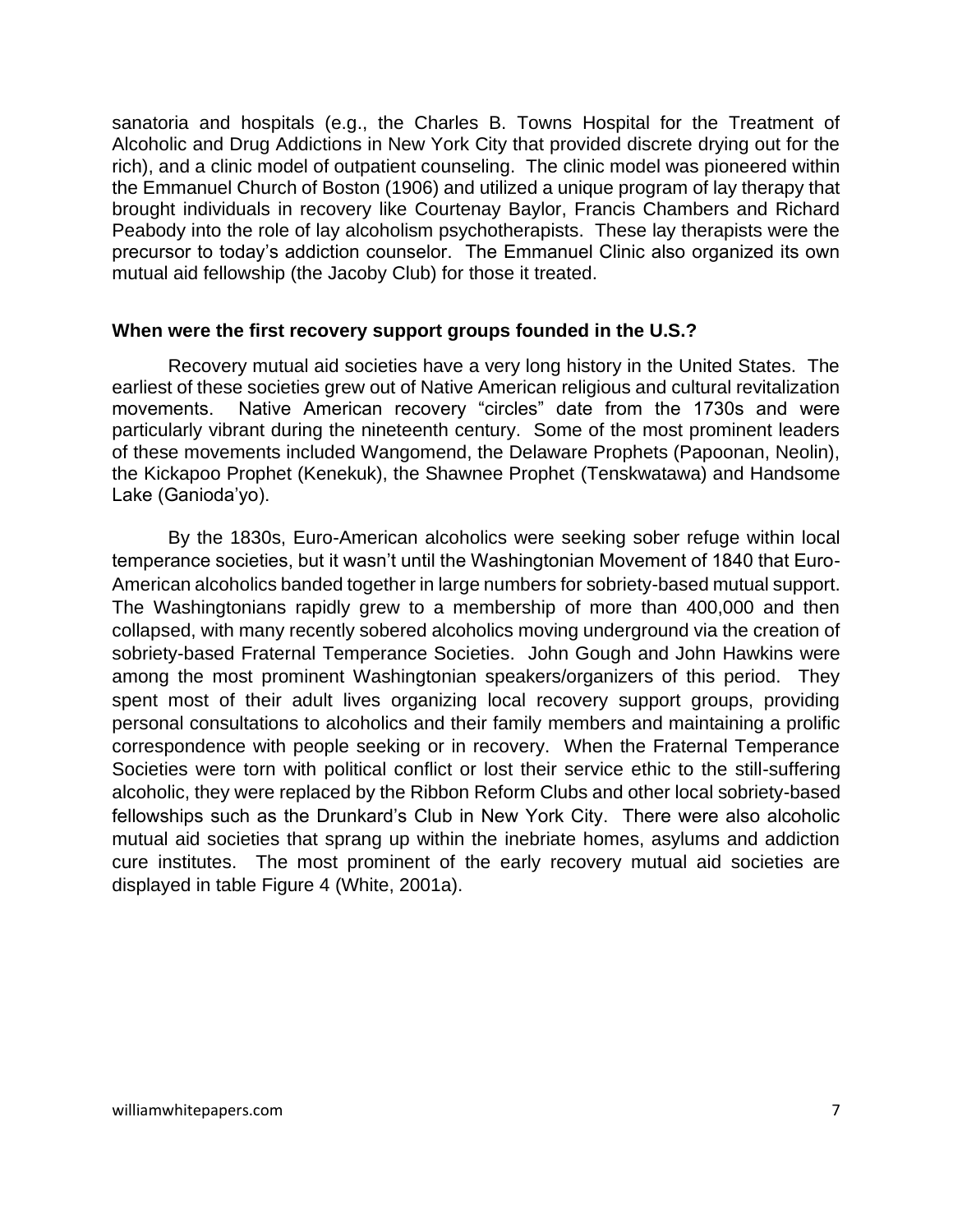Figure 4: 18th-19th Century Recovery Mutual Aid Societies

| Native American Religious/Cultural              |
|-------------------------------------------------|
| Revitalization Movements (1730s-present)        |
| Washingtonian Movement (1840)                   |
| Fraternal Temperance Societies (mid-1840s)      |
| Ribbon Reform Clubs (1870s)                     |
| The Drunkard's Club (early 1870s)               |
| <b>Institutional Support Groups</b>             |
| -Ollapod Club (1864-1868)                       |
| -Godwin Association (1872)                      |
| -Keeley Leagues (1891)                          |
| <b>Business Men's Moderation Society (1879)</b> |

The nineteenth century mutual aid societies collapsed in tandem with the inebriate homes and asylum. Only a few local recovery support fellowships (e.g., the Jacoby Club in Boston) filled the void between this collapse and the founding of Alcoholics Anonymous (A.A.) in 1935. A.A. is the standard by which all other mutual aid groups are evaluated due to its size (2.2 million members and more than 100,000 groups; 1.1 million members in the United States), its geographical dispersion (more than 175 countries) and its longevity (more than 65 years) (http://www.alcoholics-anonymous.org). The last half of the twentieth century witnessed growing varieties of A.A. experience reflected in the growth of specialty groups (e.g., women, young people, newcomers, old-timers, gay and lesbian meetings) as well as religious (the Calix Society; Jewish Alcoholics, Codependents and Significant Others—JACS) and non-religious (A.A. for Atheists and Agnostics) adjuncts to A.A. The A.A. program has been adapted for family members (Al-Anon), for persons addicted to drugs other than alcohol (Narcotics Anonymous, Cocaine Anonymous), for persons experiencing co-occurring disorders (Dual Disorders Anonymous, Dual Recovery Anonymous), and for nearly every other imaginable human problem. Also evident are a growing number of secular alternatives to A.A. (Women for Sobriety, Secular Organization for Sobriety, Rational Recovery, SMART Recovery, LifeRing Secular Recovery, and Moderation Management (White, in press) (See Figure 5).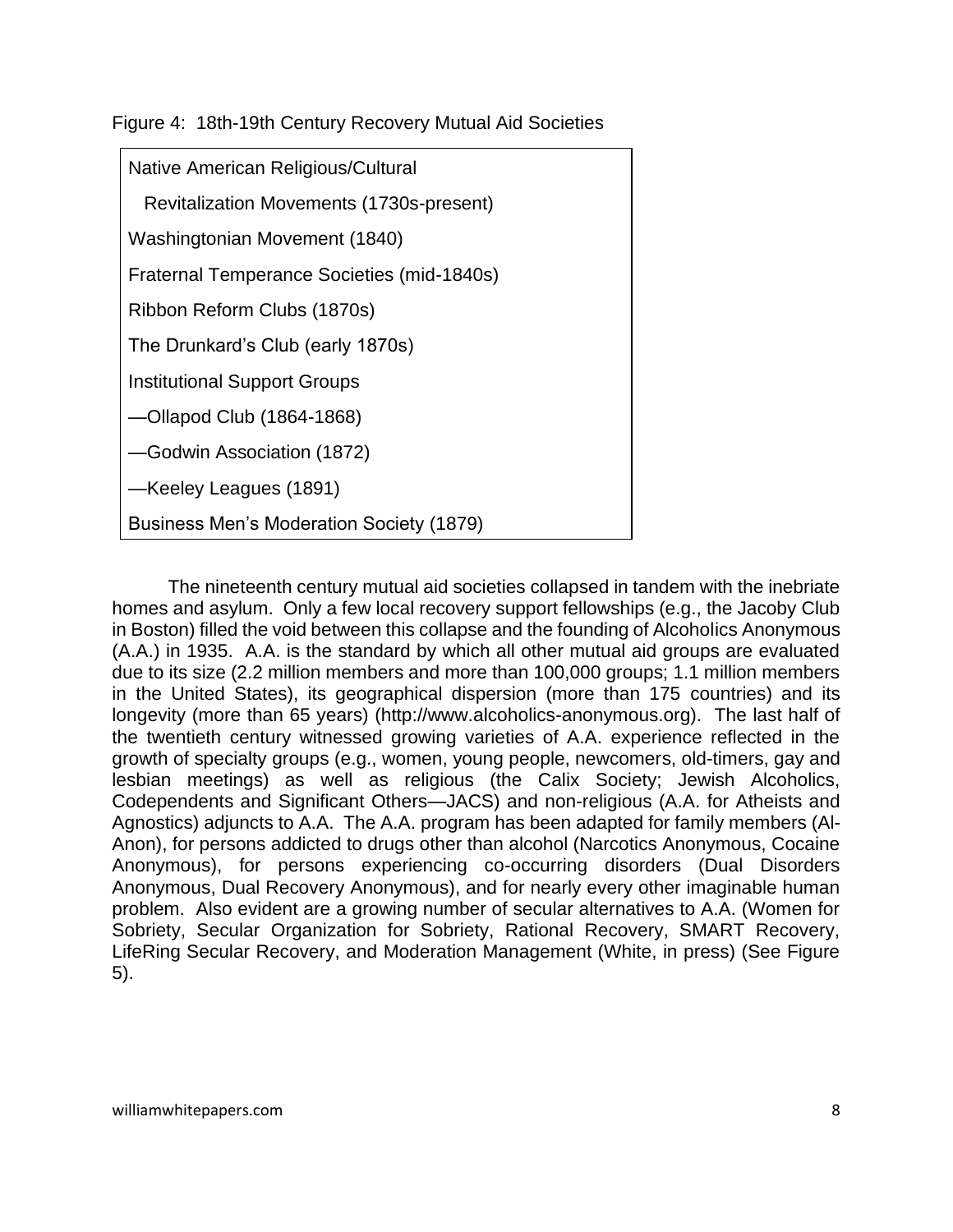Figure 5: 20th-21st Century Recovery Mutual Aid Societies

| Jacoby Club (1909)                       |
|------------------------------------------|
| United Order of Ex-Boozers (1914)        |
| Alcoholics Anonymous (1935)              |
| -Calix Society (1949)                    |
| -JACS (1979)                             |
| Alcoholics Victorious (1948)             |
| Narcotics Anonymous (1947/1953)          |
| Al-Anon (1951)                           |
| Women for Sobriety (1975)                |
| Cocaine Anonymous (1982)                 |
| Dual Disorders Anonymous-1982            |
| Secular Organization for Sobriety (1985) |
| Rational Recovery (1986)                 |
| Dual Recovery Anonymous-1989             |
| Moderation Management (1993)             |
| <b>SMART Recovery (1994)</b>             |
| LifeRing Secular Recovery (1999)         |

# **How have policies and laws toward alcohol, tobacco and other drugs evolved over the past century?**

By 1850, the American temperance movement had shifted its strategy from promoting the moderate use of fermented alcohol to promoting total abstinence from all alcoholic beverages and advocating the legal prohibition of the sale of alcohol. Experiments with local and state prohibition led to a drive for national prohibition, ratification of the Eighteenth Amendment to the Constitution, and passage of the Volstead Act (the enforcement provisions of prohibition). National prohibition was inaugurated in 1919 and successfully reduced alcohol-related problems during the early twenties. Alcohol-related problems rose in the late twenties as the illicit alcohol trade increased. By the late 1920s, there was growing sentiment that the "noble experiment" of prohibition was failing. National prohibition came to an end in 1933 with the ratification of the Twentyfirst Amendment to the Constitution.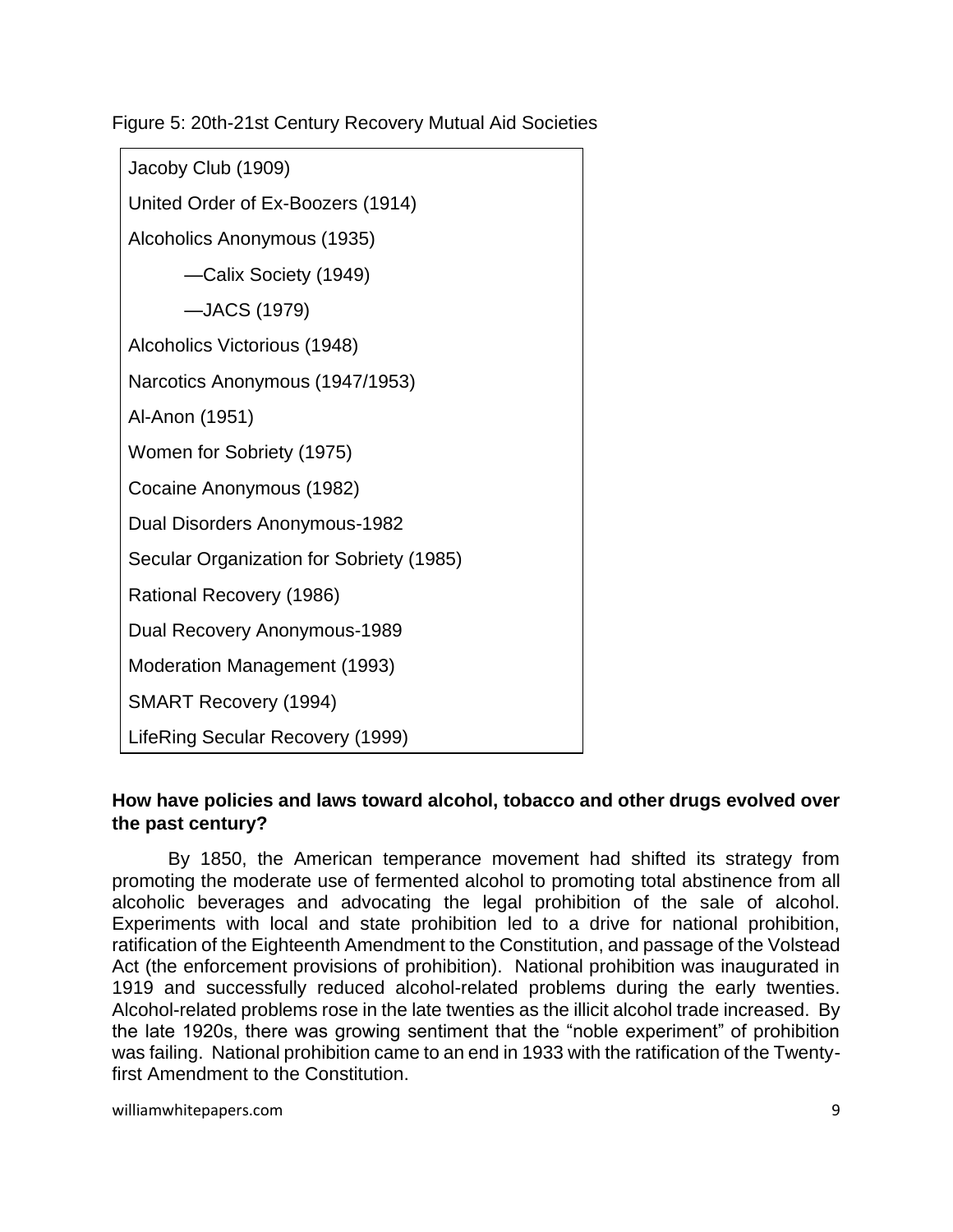The first anti-narcotics ordinance in the United States, a local ordinance passed in 1875 in San Francisco, was aimed at suppressing the Chinese opium dens. This was followed by other municipal ordinances and state laws aimed at the control of opium, morphine and cocaine. What was emerging by the end of the nineteenth century was a policy of having physicians serve as gatekeepers for the legitimate distribution of these drugs (prescription laws) and the criminalization of the non-medical sale of these substances.

The first federal law addressing psychoactive drugs other than alcohol and tobacco was the Pure Food and Drug Act of 1906. This act, which required that all medicines containing alcohol, opiates or cocaine be so labeled, had two effects. It quickly lowered rates of narcotic addiction and it banished most of the bottled addiction cure frauds. The most historically significant piece of drug legislation—the Harrison Anti-Narcotic Act—was passed by Congress in 1914. This federal act required that opiates and cocaine be sold only by a physician or a pharmacist authorized by a physician.

Between 1914-1919, a series of Supreme Court decisions interpreted the Harrison Act. In the most important of these decisions (Webb vs. the United States), the Supreme Court declared in 1919 that for a physician to maintain an addict on his or her customary dose was not in "good faith" medical practice under the Harrison Act and was an indictable offense. By one account, twenty-five thousand physicians were indicted for violation of the Harrison act between 1919 and 1935 and 2,500 went to jail.

In 1912**,** Dr. Charles Terry, director of public health in Jacksonville, Florida, opened a clinic to treat opiate addicts. This marked the beginning of clinic-directed detoxification and maintenance of narcotic addicts. Following the Webb v. United States decision, physicians in 44 communities established morphine maintenance clinics, all of which were closed by 1924 under threat of legal indictment. Many of these physicians become the harshest critics of the Harrison Act and this new era of drug repression and federal involvement in medical practice. In the same year of the Webb v. U.S. decision, the France Bill, which would have provided federal support for physician-directed, community-based treatment for addicts, came before Congress, but failed to pass. Between 1924 and 1935, treatment for narcotic addiction other than detoxification was almost non-existent.

Cannabis (marijuana) was included in the first draft of the Harrison Act, but was deleted under pressure from physicians and pharmacists on the grounds that there were many legitimate medical uses for cannabis and that its non-medical abuse was rare. An anti-marijuana campaign in the late 1920s and early 1930s led to passage of the Marihuana Tax Act of 1937 that designated cannabis a narcotic with penalties for its possession and sale similar to those for heroin.

williamwhitepapers.com and the state of the state of the state of the state of the state of the state of the state of the state of the state of the state of the state of the state of the state of the state of the state of There was also a well-organized anti-tobacco campaign of the late nineteenth and early twentieth centuries that successfully banned the sale of tobacco in many states. Following repeal of alcohol prohibition and the collapse of support for anti-tobacco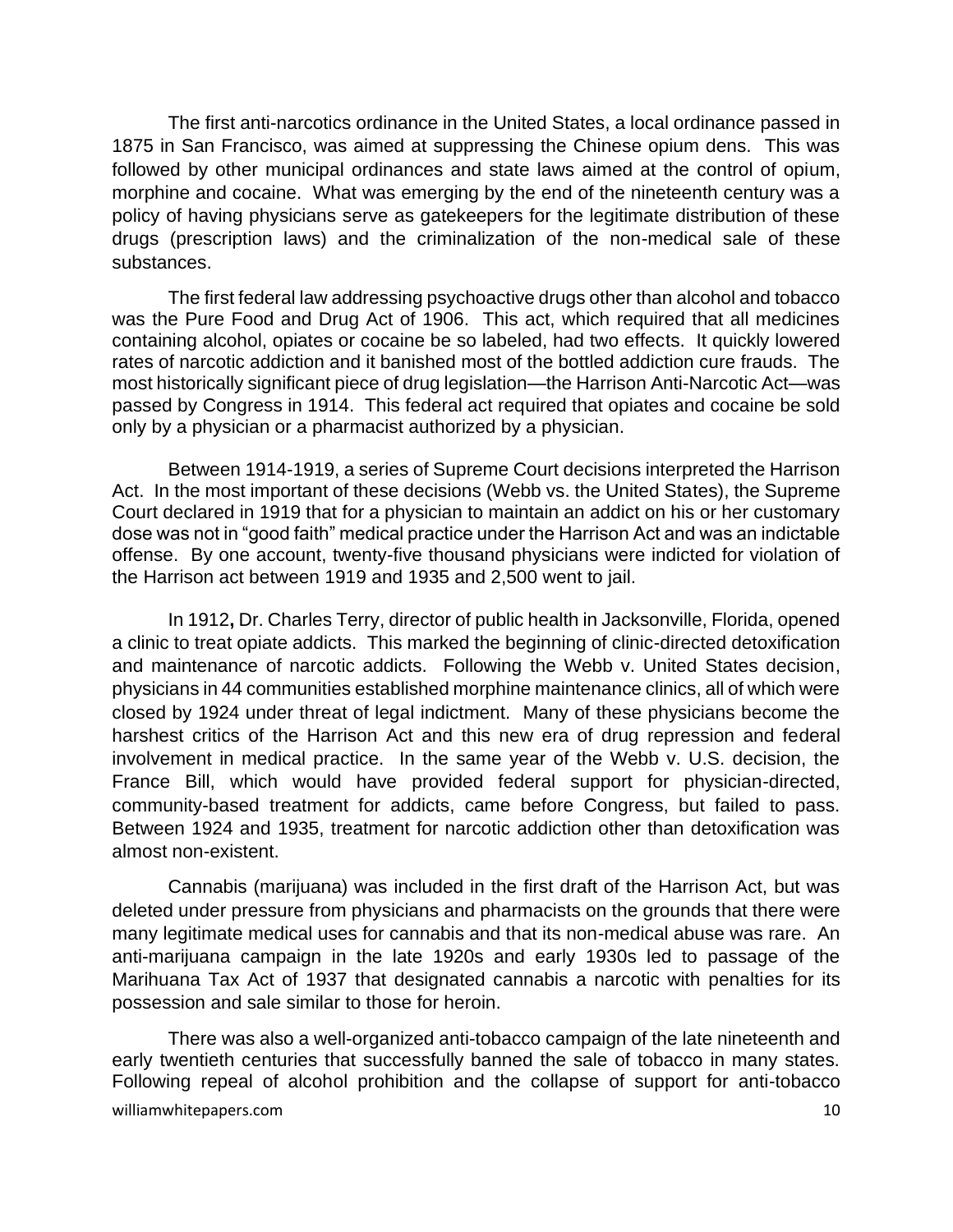legislation in the 1930s, alcohol and tobacco became highly promoted and celebrated drugs in American society, while the non-medical use of opiates, cocaine, and cannabis will become further stigmatized and criminalized via accelerating legal penalties. The harshness of new anti-drug measures in the 1950s set the stage for the reform movements in the 1960s and 1970s.

| Year | Event                                           | Significance                                                                                         |
|------|-------------------------------------------------|------------------------------------------------------------------------------------------------------|
| 1906 | Pure Food and Drug Act                          | medicines<br>labeled<br>of<br>Requires<br>containing opium, cocaine, cannabis<br>and chloral         |
| 1909 | Shanghai Opium Commission                       | First international discussion of drug<br>control                                                    |
| 1909 | The Smoking Opium Exclusion Act                 | Prohibits importation of opium for<br>smoking                                                        |
| 1912 | The Hague Opium Convention                      | Commits U.S. to pass drug control<br>legislation                                                     |
| 1914 | <b>Harrison Anti-Narcotic Act</b>               | <b>Establishes</b><br>physicians<br><b>as</b><br>gatekeepers of access to opiates and<br>cocaine     |
| 1919 | Webb v. United States Supreme<br>Court decision | Threatens<br>legal punishment<br>for<br>physicians<br>medically<br>maintaining<br>addicts on opiates |
| 1922 | Narcotics Import and Export Act                 | Prohibits importation of processed<br>morphine and cocaine into the U.S.                             |
| 1924 | <b>Heroin Act</b>                               | Prohibits importation of opium for use<br>in manufacture of heroin                                   |
| 1937 | Marihuana Tax Act                               | Prohibits sale and possession of<br>cannabis                                                         |
| 1942 | <b>Opium Poppy Control Act</b>                  | Prohibits growth/harvesting of opium<br>poppies without license                                      |
| 1951 | Boggs amendment to the Harrison<br>Act          | Implemented mandatory minimums<br>in sentencing of drug offenders                                    |

Figure 6: Early Milestones in American Narcotic Control Policy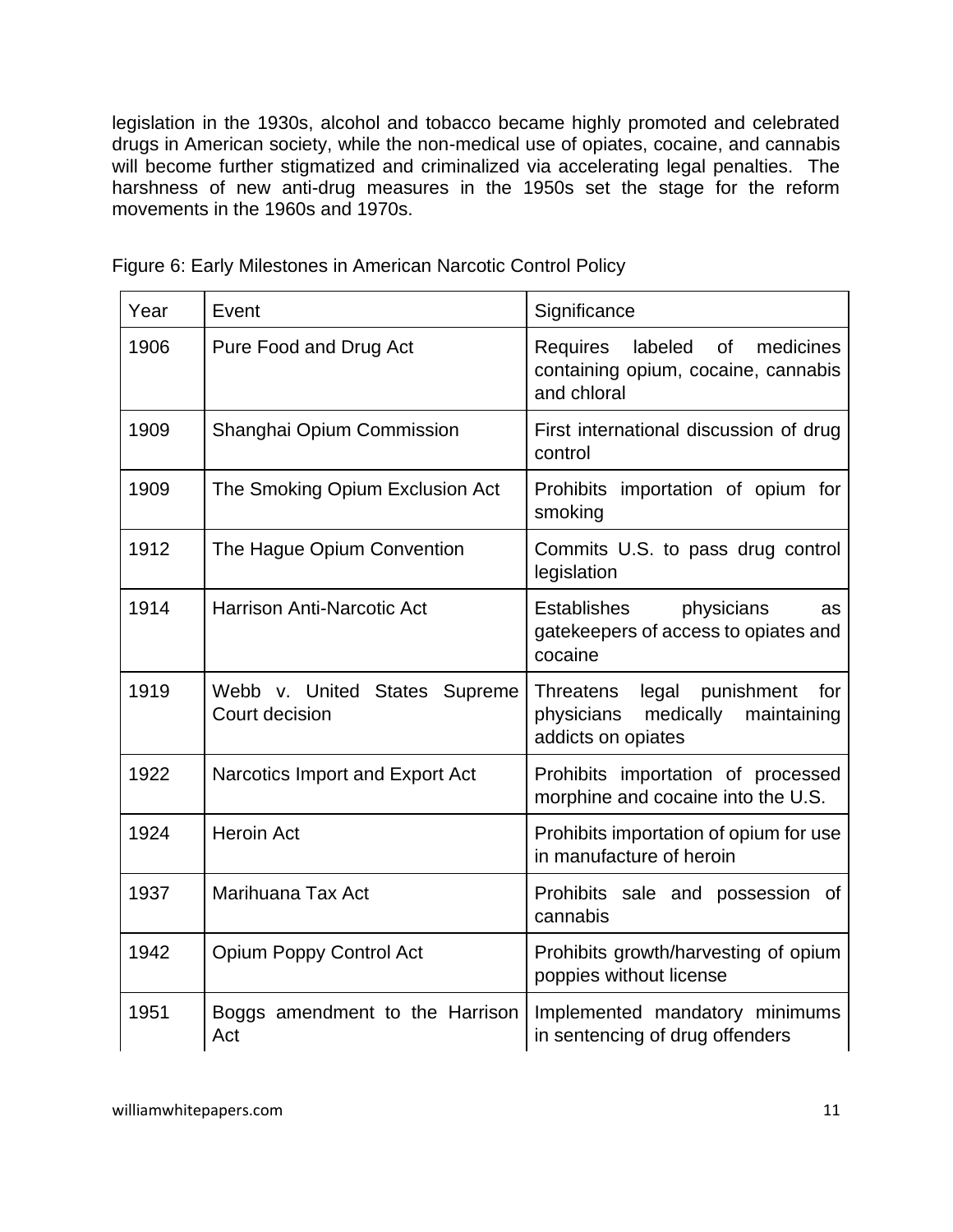| 1956 | <b>Narcotic Control Act</b> | Increases penalties and introduces                                 |
|------|-----------------------------|--------------------------------------------------------------------|
|      |                             | l first death penalty provision within<br>drug control legislation |

In 1966, Congress passed the Narcotic Addicts Rehabilitation Act (NARA), which provided treatment as an alternative to incarceration for narcotic addicts. This was followed by a further liberalization of drug laws in the 1970s, sparked primarily by concern with youthful drug experimentation and reports of heroin addiction among American soldiers in Vietnam. It was during the administration of President Richard Nixon that national drug policy shifted from an emphasis on law enforcement to one that placed a greater emphasis on prevention and treatment. This was followed in the 1980s by a backlash against what were perceived as "soft" approaches to the drug problem. This backlash was fueled by growing alarm about new patterns of cocaine addiction and drugrelated violence. President Reagan re-allocated the national drug control budget, shifting two-thirds of the total budget into law enforcement with the remaining dollars devoted to prevention and treatment—exactly opposite the ratio established during the Nixon years.

Where earlier policy had focused resources on those drugs with greatest risks and social costs, e.g. heroin, Reagan's position of "zero tolerance" shifted the focus from treating addiction to discouraging casual drug use, particularly marijuana use. The representation of drug offenders among the state prison population jumped during the Reagan era from one in fifteen inmates to one in three inmates, with 85 percent of these offenders incarcerated on possession charges (Baum, 1996).

The explosive growth of prisons in the closing decades of the twentieth century was a product of increased incarceration of drug offenders. There are now more than 1.5 million drug-related arrests per year in the U.S. (up more than 1 million since 1980), and drug-offenders now make up more than 60% of the federal prison population (Office of Applied Statistics, SAMHSA, 2000). The racial disparities reflected within these trends are glaring. While African Americans represent only 15% of illicit drug consumers, they constitute 60% of those incarcerated in state prisons on felony drug convictions (USDJ, 2000). While the rate of pre-natal exposure of infants to drugs is the same for Caucasian and African American women, the latter are ten times more likely to be reported to child welfare authorities for pre-natal drug exposure (Neuspeil, 1996).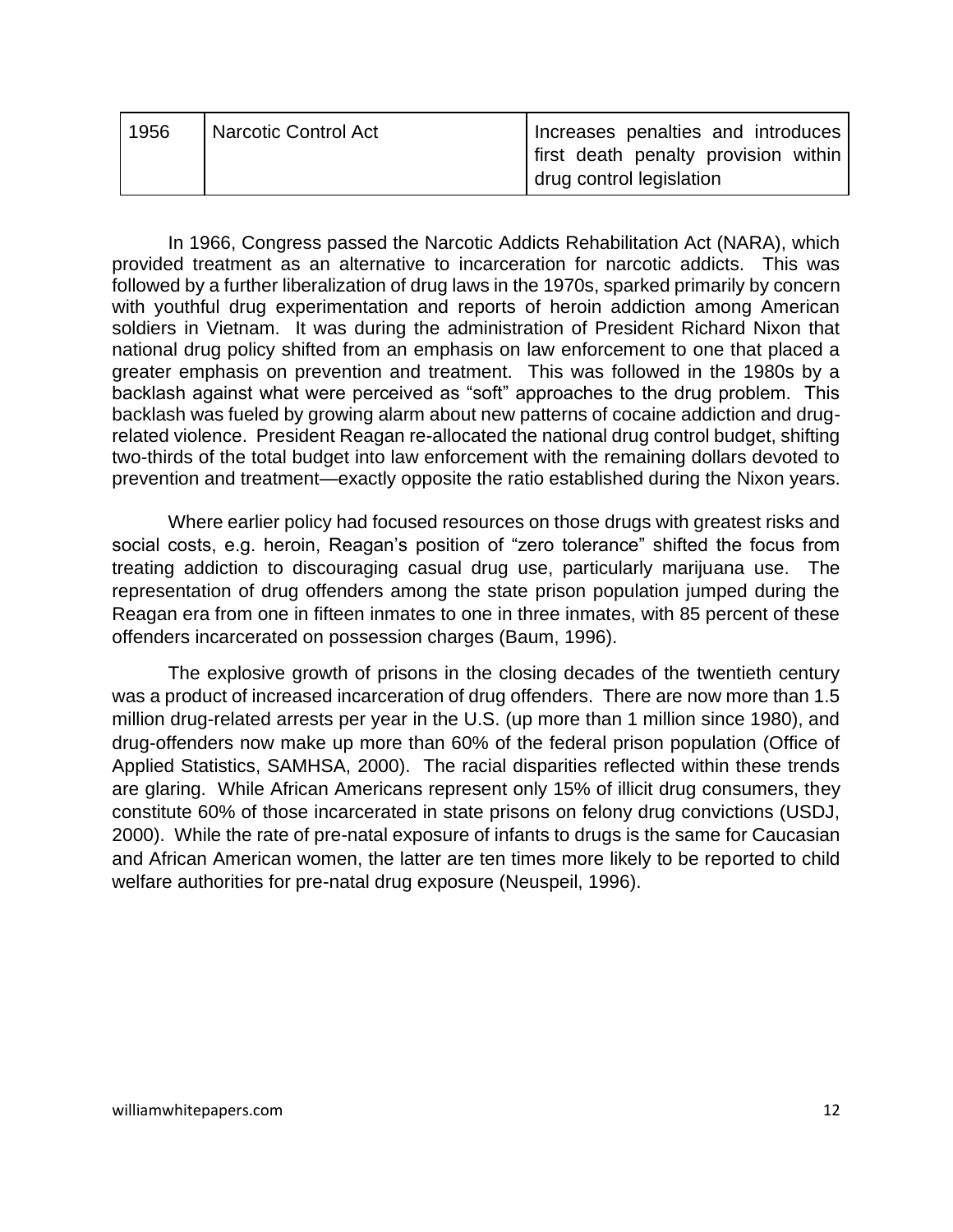| Year         | Event                                                                                   | Significance                                                                                                                 |
|--------------|-----------------------------------------------------------------------------------------|------------------------------------------------------------------------------------------------------------------------------|
| 1963         | <b>President's Advisory</b><br>Commission on Narcotics and<br>Drug Abuse                | Recommends exploring option of treatment<br>for drug offenders as an alternative to<br>incarceration                         |
| 1965         | Abuse<br>Control<br>Drug<br>Amendments                                                  | Provides strict controls on amphetamines,<br>barbiturates and LSD                                                            |
| 1972         | President's Commission<br>on<br>Marijuana and Drug Abuse                                | Recommends relaxation of marijuana laws;<br>12 states follow with decriminalization laws.                                    |
| 1970         | <b>Controlled Substances Act</b>                                                        | Replaced all previous drug legislation;<br>introduces drug scheduling                                                        |
| 1984         | <b>Crime Control Act</b>                                                                | Increased mandatory minimum penalties for<br>drug possession/sale; property forfeiture<br>provisions                         |
| 1977         | President Carter<br>advocates<br>decriminalization<br>federal<br><b>of</b><br>marijuana | Drug-related controversies among White<br>House staff led to abandonment of this<br>initiative                               |
| 1980         | President Reagan introduces<br>"zero tolerance" for drug use                            | Restigmatization, Demedicalization,<br>&<br>Recriminalization of alcohol & other drug<br>problems                            |
| 1986<br>1988 | Anti-Drug Abuse Act                                                                     | Acts focuses on discouraging causal drug<br>use; 2/3rds of funds go for law enforcement;<br>1/3 for prevention and treatment |

Figure 7: Drug Control Policy/Legislative Milestones: 1960-Present

williamwhitepapers.com 13 There were many influences that shaped the anti-drug campaigns detailed above, but one glaring theme is the association of particular drugs with specific minority groups. The West Coast anti-opium campaign of the 1870s linked opium to the Chinese during a period of intense racial and class conflict. The first anti-cocaine laws in the South linked cocaine with violence by blacks at a time there is little evidence of widespread cocaine use among African Americans. This history continued: the drive toward alcohol prohibition tapped anti-Catholic and anti-German sentiment, the anti-heroin campaign tapped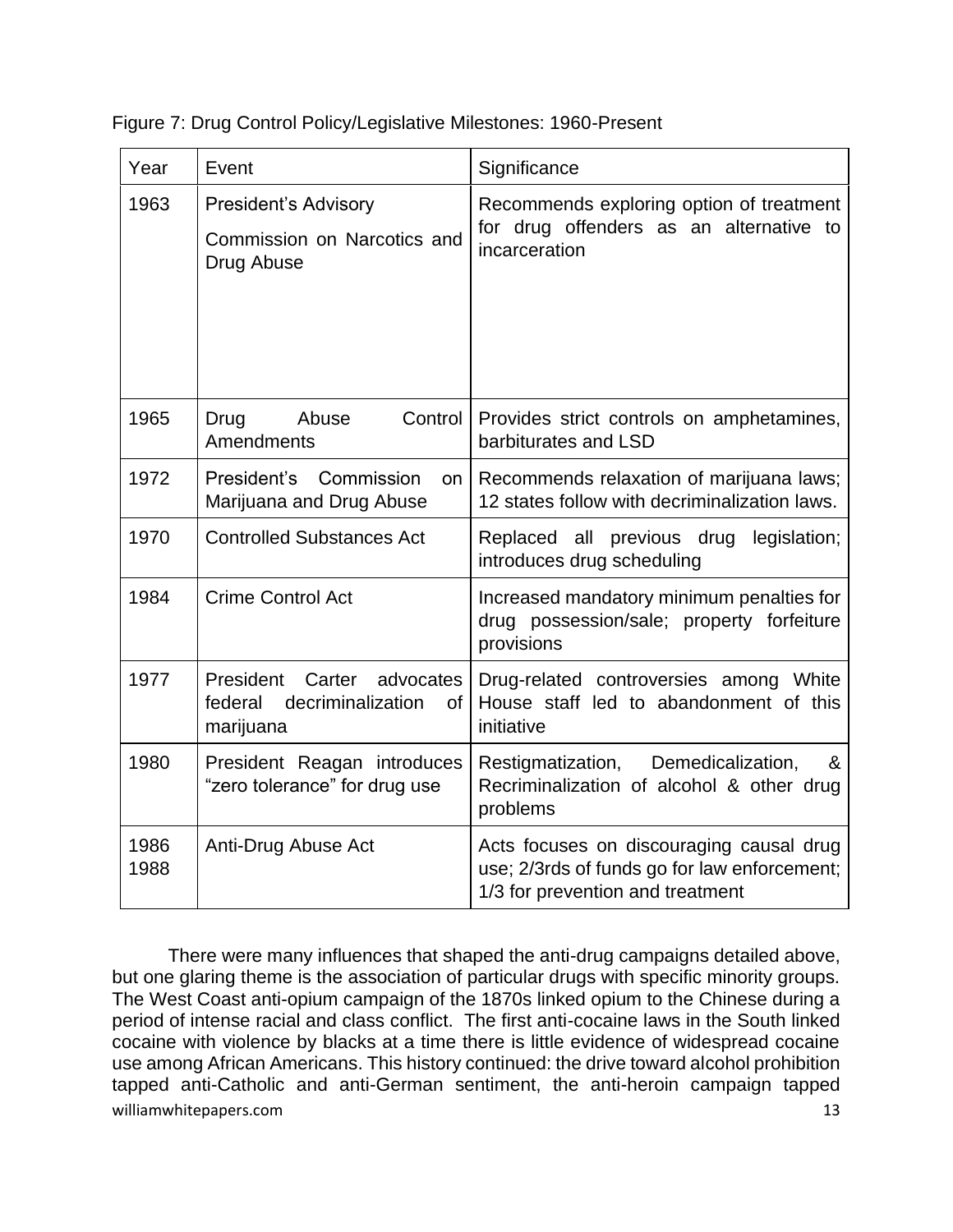growing fears about crime and violence by immigrant youth, the anti-cannabis campaign heavily targeted Mexican immigrants, and the anti-cocaine laws of the 1980s were targeted primarily against poor communities of color.

### **What led to the rebirth of treatment between 1940-1970?**

Two advancements were required to lay the foundation for the rise of a national network of community-based addiction treatment programs in the 1970s and 1980s: 1) a fundamental change in public attitudes and policies, and 2) the development of credible and replicable treatment models.

A number of institutions pioneered new approaches to alcohol-related problems in the 1940s and 1950s. Their collective efforts have been christened the Modern Alcoholism Movement.

- Alcoholics Anonymous and its professional friends re-instilled optimism about the prospects of long-term recovery.
- The Research Council on Problems of Alcohol promised a new scientific approach to the prevention and management of alcohol problems.
- The Yale Center of Studies on Alcohol conducted alcoholism-related research, educated professionals, established a clinic model of outpatient treatment, and promoted occupational alcoholism programs.
- The National Committee for Education on Alcoholism, founded by Mrs. Marty Mann in 1944, waged an unrelenting public education campaign about alcoholism and encouraged local communities to establish detoxification and treatment facilities.

There were five "kinetic" ideas (developed by Dwight Anderson and Marty Mann) that were at the center of this Modern Alcoholism Movement's re-engineering of public opinion and legislative policy.

| Figure 8: Anderson and Mann's Five "Kinetic" Ideas                                               |  |
|--------------------------------------------------------------------------------------------------|--|
| 1. Alcoholism is a disease.                                                                      |  |
| 2. The alcoholic, therefore, is a sick person.                                                   |  |
| 3. The alcoholic can be helped.                                                                  |  |
| 4. The alcoholic is worth helping.                                                               |  |
| 5. Alcoholism is our No. 4 public health problem, and our<br>public responsibility. (Mann, 1944) |  |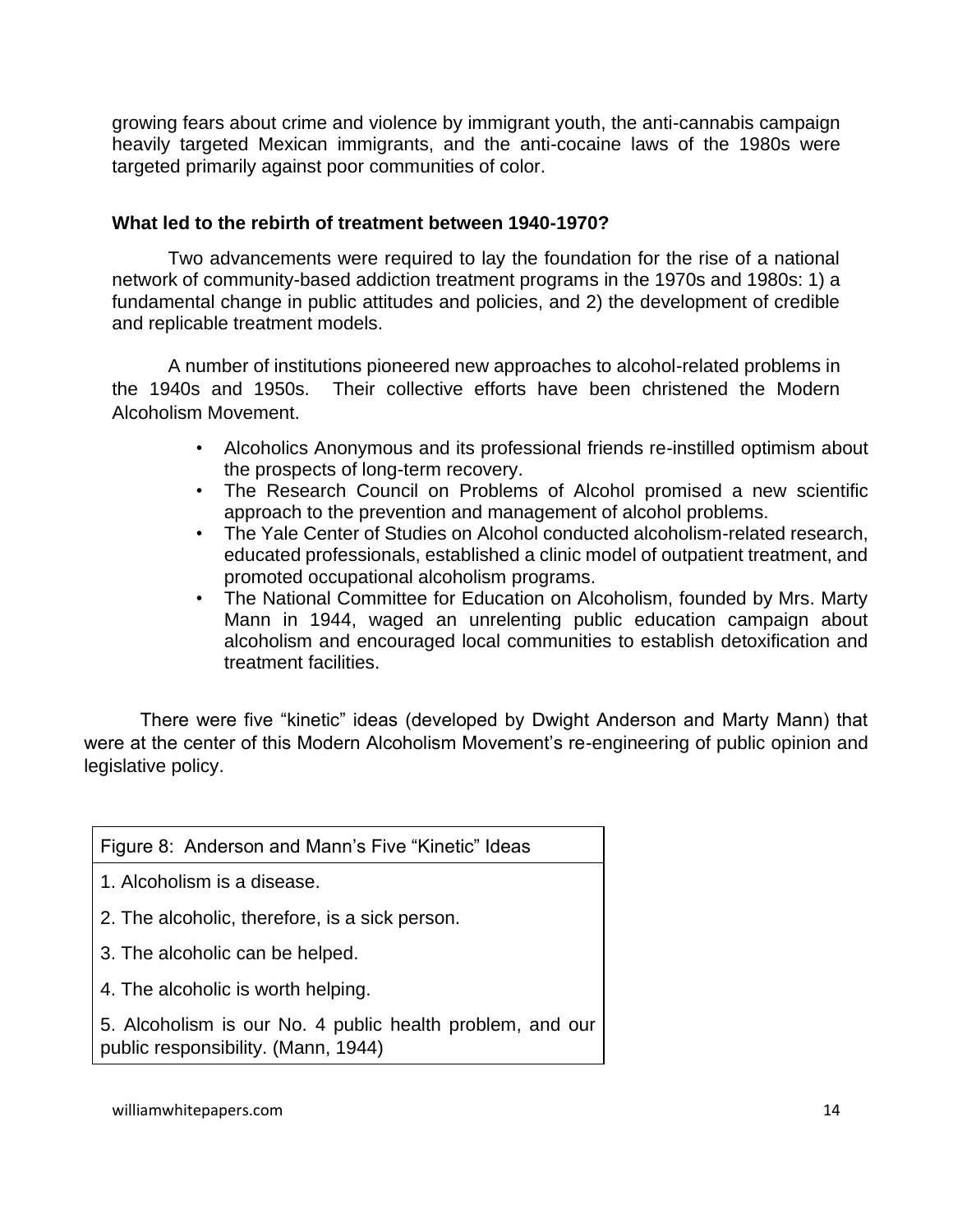The modern alcoholism movement was actually many movements—each aimed at changing how particular institutions viewed alcoholism and the alcoholic. The targeted institutions were those of religion, law, business, medicine and the media. The success of the movement was indicated by the increased percentage of American citizens who viewed alcoholism as a sickness from 6% in 1947 to 66% in 1967, and the number of professional organizations making public pronouncements about alcoholism in the 1950s and 1960s (See Figure 9).

| Year | Organization                                    | Position                                                                                                                          |
|------|-------------------------------------------------|-----------------------------------------------------------------------------------------------------------------------------------|
| 1951 | Hospital<br>American<br>Association (AHA)       | Resolution on "Admission of Alcoholic Patients to<br>the General Hospital" declares alcoholism a<br>"serious health problem"      |
| 1952 | American<br>Medical<br>Association (AMA)        | Defines alcoholism                                                                                                                |
| 1956 | <b>AMA</b>                                      | Resolution calling on general hospital to admit the<br>alcoholic as a "sick individual"                                           |
| 1957 | <b>AHA</b>                                      | Resolution urging local hospitals to develop<br>programs for the treatment of alcoholism                                          |
| 1963 | Public<br>American<br><b>Health Association</b> | Resolution declaring alcoholism a treatable illness                                                                               |
| 1965 | Psychiatric<br>American<br>Association          | Publishes a statement recognizing alcoholism as<br>a disease                                                                      |
| 1967 | <b>AMA</b>                                      | Resolution that alcoholism is a "complex disease"<br>that merits the serious concern of all members of<br>the health professions" |

Figure 9: Key Policy Statements on Alcoholism (1950-1970)

The shift in public attitude and professional policy were crystallized in the work of the Cooperative Commission on the Study of Alcoholism whose 1967 report called for a comprehensive, national approach to the prevention and treatment of alcohol problems as well as investments in alcoholism-related professional training and research. The Commission report provided a blueprint for the modern system of alcoholism treatment.

The first state first state alcoholism commissions were organized in the 1940s, and several alcoholism treatment modalities emerged between 1940 and 1965, including:

- hospital-based detoxification and brief (5 day) treatment models via A.A. collaboration with hospitals in Akron, New York City, Cleveland, Philadelphia, Chicago,
- an outpatient clinic model pioneered in Connecticut and Georgia,
- a residential model (the "Minnesota Model of Chemical Dependency Treatment") developed at Pioneer House, Hazelden and Willmar State Hospital, and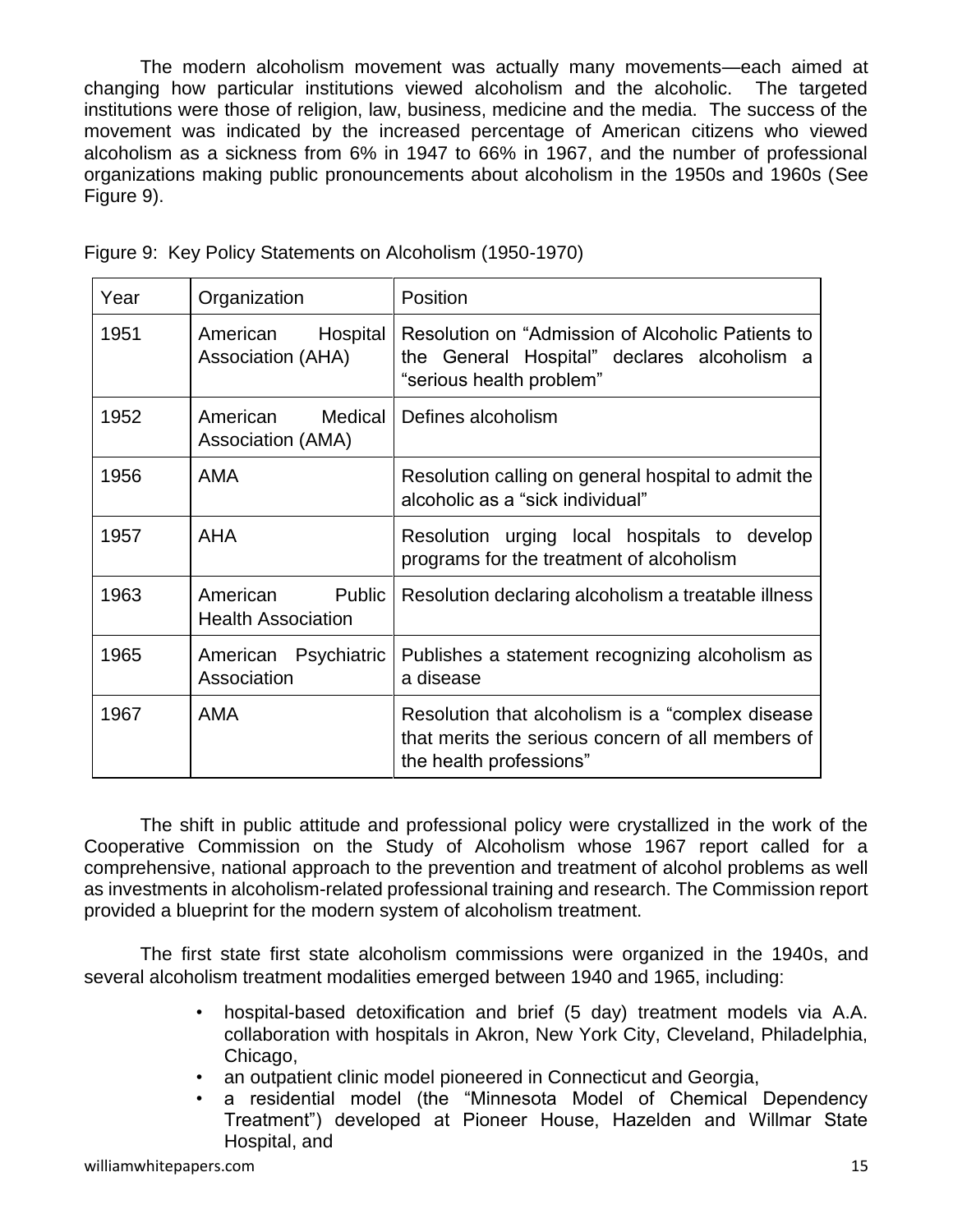• a halfway house movement of the 1950s that championed the need for posttreatment recovery support services.

Federal support for alcoholism services grew in the 1960s through funding from the National Institute of Mental Health and the Office of Economic Opportunity. The decades-long campaign of the Modern Alcoholism Movement reached fruition with the passage of the Comprehensive Alcoholism Prevention and Treatment Act of 1970. This legislative milestone (often referred to as the "Hughes Act" for its champion, Senator Harold Hughes of Iowa), created the National Institute on Alcohol Abuse and Alcoholism (NIAAA) to lead a federal, state and local partnership to build, staff, operate and evaluate community-based alcoholism treatment programs across the United States. The number of alcoholism programs in the U.S. jumped from a few hundred in 1970 to more than 4,200 programs by 1980.

The growth of treatment programs for addiction to drugs other than alcohol went through a similar process. First, there were reform campaigns that called for the movement of addicts from systems of control and punishment to systems of medical and psychological care. The earliest of these efforts resulted in the creation of two federal "narcotics farms" designed to rehabilitate narcotic addicts entering the federal prison system. These were opened in Lexington, Kentucky in 1935 and Fort Worth, Texas in 1938. Evaluations of these programs showing exceptionally high relapse rates for addicts returning to their communities created pressure to create local, community-based treatment alternatives. The work of the American Medical Association and the American Bar Association in the 1950s and 1960s played an important role in calling for the shift from a criminal justice to a public health approach to the problem of addiction. Growing drug use by white youth in the 1960s tipped the scales toward a major investment in addiction treatment.

To build a treatment system required replicable models of intervention and post-treatment recovery support. These came in four stages: the founding of Narcotics Anonymous in 1953, the birth of the therapeutic community via the founding of Synanon in 1958, the development of methadone maintenance by Drs. Dole, Nyswander and Kreek in the mid-1960s; and the emergence of a variety of drug-free outpatient therapies for youthful polydrug abuse during the late 1960s. These efforts came together in a 1971 in an executive order by President Richard Nixon that created the Special Action Office for Drug Abuse Prevention and the passage of the Drug Abuse Treatment Act of 1972. This law created a counterpart to NIAAA—the National Institute on Drug Abuse (NIDA)—to support the development of a national network of addiction treatment programs. The number of such programs in the U.S. increased from less than 100 in 1970 to more than 1800 in 1975. The era of modern treatment had begun, with about two thirds of the national drug control budget focused on demand reduction (prevention and treatment) through the Nixon, Ford and Carter administrations (Baum, 1996; Massing, 1999).

# **What were some of the most significant milestones in the modern history of addiction treatment?**

The modern field of addiction treatment has experienced three phases in its development. The focus of the first stage (1970-1980) was on the development of federal, state and local organizational infrastructures through which treatment services could be planned, delivered and evaluated. This required:

• codification of treatment processes, e.g., the National Council on Alcoholism's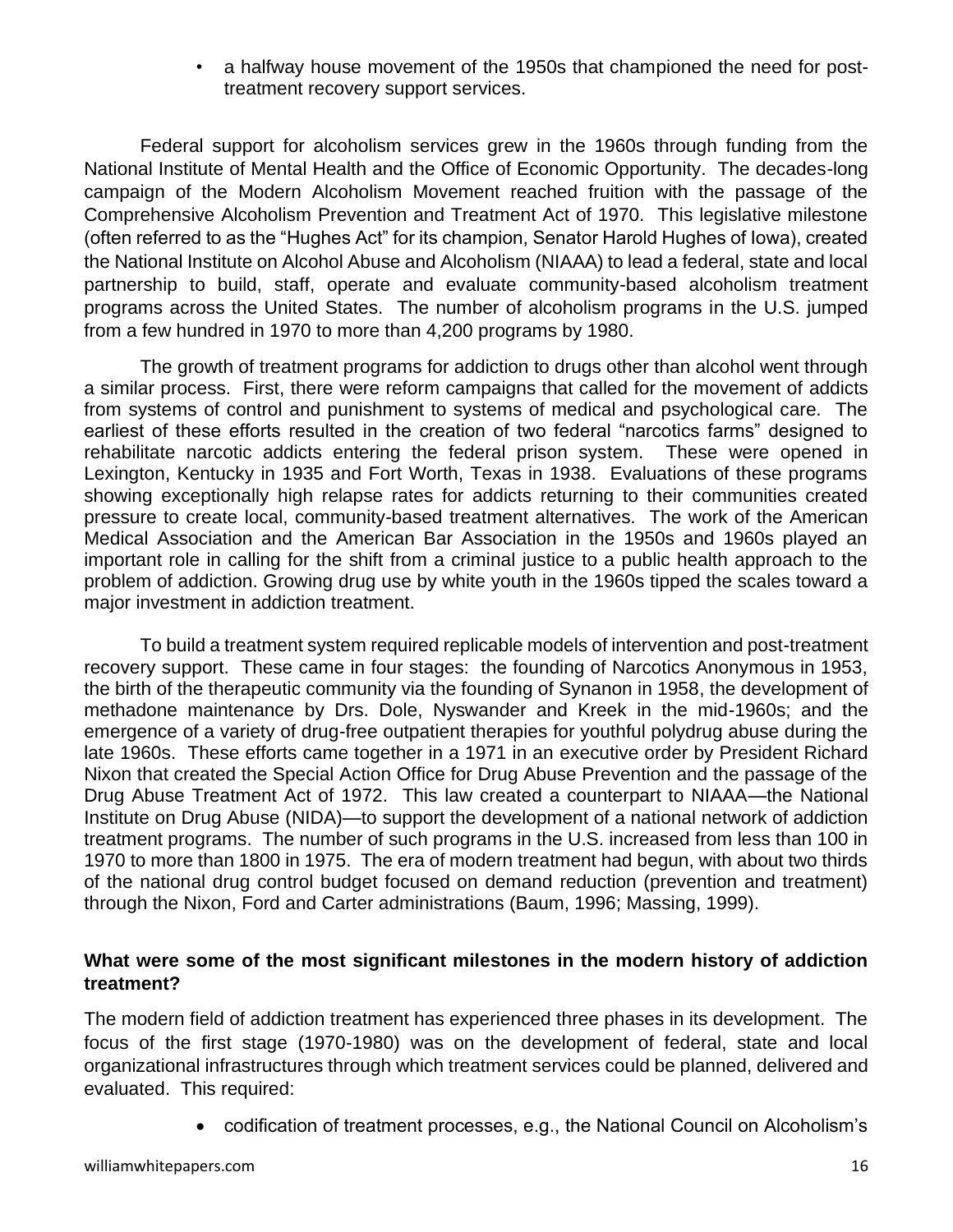development of diagnostic criteria for alcoholism (1972),

- the development of national (NIAAA and NIDA) and state training systems to educate and professionalize addiction treatment personnel,
- the infusion of resources into research on addiction and treatment effectiveness,
- the emergence of addiction counseling as a "new profession" via the founding of the National Association of Alcoholism Counselors and Trainers (the precursor to NAADAC: The Association of Addiction Professionals) (1972) and state counselor associations,
- studies on core competencies of addiction counseling (the Littlejohn and Birch and Davis Reports of the mid-1970s) that formed the foundation of state counselor certification systems,
- the development of national accreditation and state licensure standards for treatment programs (early 1970s), and
- the highly controversial organizational integration of alcoholism and drug abuse treatment programs (1975-1985).

This first phase was resulted from hard-fought changes in public perception of alcoholism and the alcoholic created to a great extent by declarations of recovery from alcoholism by many prominent Americans, including First Lady Betty Ford. The National Council on Alcoholism played a significant role in this achievement via its Operation Understanding campaigns—press conferences held in 1976 and 1978 at which prominent people from diverse professions publicly announced their successful recovery from alcoholism.

The second phase in the development of modern treatment was characterized by an explosive growth of addiction treatment driven by the increase in inpatient hospital and for-profit residential treatment programs (and franchises). This initial trend was spurred by the decision of many insurance companies to begin offering alcoholism treatment benefits within their health policies. Rapidly rising costs of addiction treatment and exposure of ethical abuses related to aggressive marketing, inappropriate admissions and lengths of stay led to a rapid curtailment of these benefits and the emergence of an aggressive program of managed behavioral health care during the late 1980s. Between 1988 and 1993, a large number of these programs were closed, and others shifted their emphasis from inpatient to outpatient services. This period of explosive growth and backlash lasted roughly from 1981 to 1993. There was also an ideological backlash during this period that challenged many of the foundational concepts of addiction treatment, e.g., the disease concept of alcoholism.

The modern field of addiction treatment moved into a stage of maturity as it entered the twenty-first century. This maturation is evident in the aging and beginning exit of its first and second generation leaders, the expansion of programs for special populations, near universal interest in bridging the gap between research and front-line clinical practices, and the movement of treatment services into other social systems, e.g., the child welfare system, the criminal justice system, and public health agencies (particularly those involved in HIV/AIDS-related services). There is also evidence of the field's philosophical maturation via the shift from ideological intolerance (single-modality programs believing their approach was the only way to treat all addiction) to a growing recognition that substance use disorders spring from multiple etiological pathways, unfold in diverse patterns and needs, respond to a variety of treatments, and resolve themselves through multiple pathways and styles of long-term recovery.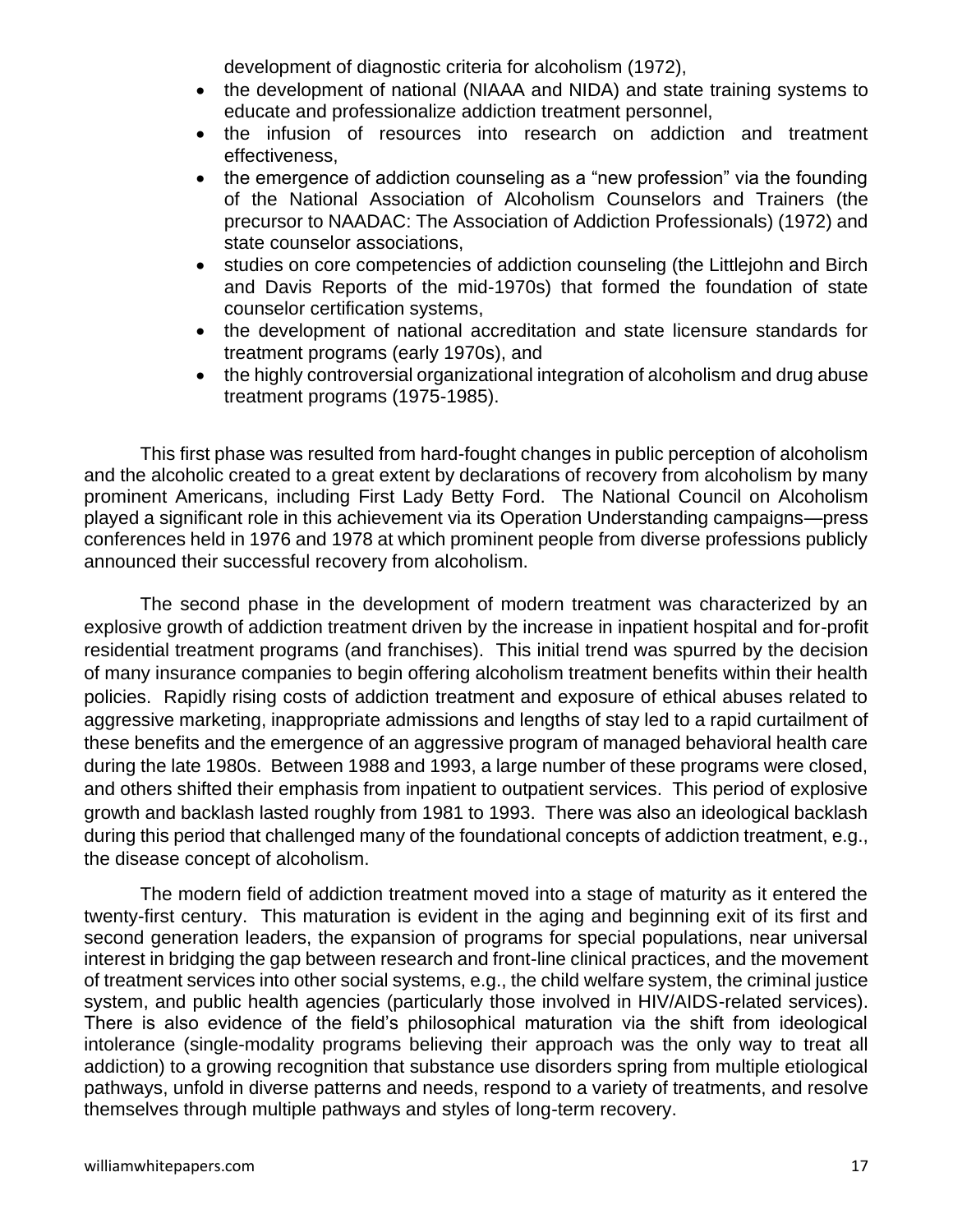Some of the most important technical achievements during this evolution of modern treatment include research-validated screening/assessment instruments and diagnostic and placement criteria; early intervention programs (EAP, SAP, Family Intervention); replicable treatment models that span multiple and linked levels of care; effective outreach and engagement techniques (e.g., motivational interviewing); an expanded menu of psychopharmacological adjuncts; evidence-based, manualized therapies; age-, gender- and culturally-informed treatment; relapse prevention tools; and an expansion of post-treatment recovery support services (see Chapter 19 for a discussion of recovery tools). The most significant systems achievement during the modern era has been the resilience of the federal, state and local partnership that has shared responsibility for building, staffing, operating, monitoring and evaluating community-based addiction treatment programs.

As this book goes to press, there are two movements that promise, by their success or failure, to reshape the future of addiction treatment. The first is a treatment renewal movement that seeks to get the field of addiction treatment ethically re-centered, move addiction treatment providers back into deep relationships with the communities out of which they were born, and to re-link treatment to the larger and more enduring process of addiction recovery (White, 2002a). The second is a new recovery advocacy movement led by recovering people and their families that is trying to counter the restigmatization, demedicalization and recriminalization of alcohol and other drug problems. These grassroots organizations are putting a face and a voice on recovery, pushing pro-recovery policies, and working to expand treatment and recovery support services within local communities (White, 2001b). The energy generated by these two movements makes it an exciting time to enter the world of addiction treatment.

# **So what does this history tell us about how to conduct one's life in this most unusual of professions?**

The lessons from those who have gone before you are very simple ones. Respect the struggles of those who have delivered the field into your hands. Respect yourself and your limits. Respect the individuals and family members who seek your help. Respect (with a hopeful but healthy skepticism) the evolving addiction science. And respect the power of forces you cannot fully understand to be present in the counseling process. Above all, recognize that what addiction professionals have done for more than a century and a half is to create a setting and an opening in which the addicted can transform their identity and redefine every relationship in their lives, including their relationship with alcohol and other drugs. What we are professionally responsible for is creating a milieu of opportunity, choice and hope. What happens with that opportunity is up to the addict and his or her god. We can own neither the addiction nor the recovery, only the clarity of the presented choice, the best clinical technology we can muster, and our faith in the potential for human rebirth. The individuals, families and communities impacted by alcohol and other drugs need and deserve a new generation of addiction counselors who are willing to dedicate their lives to carrying forth the movements chronicled in this chapter. For those willing to follow that calling, I bequeath you a field whose rewards are matched only by its challenges (Adapted from White, 1998).

# **References**

Baum, D. (1996). *Smoke and mirrors: The war on drugs and the politics of failure*. Boston: Little, Brown and Company.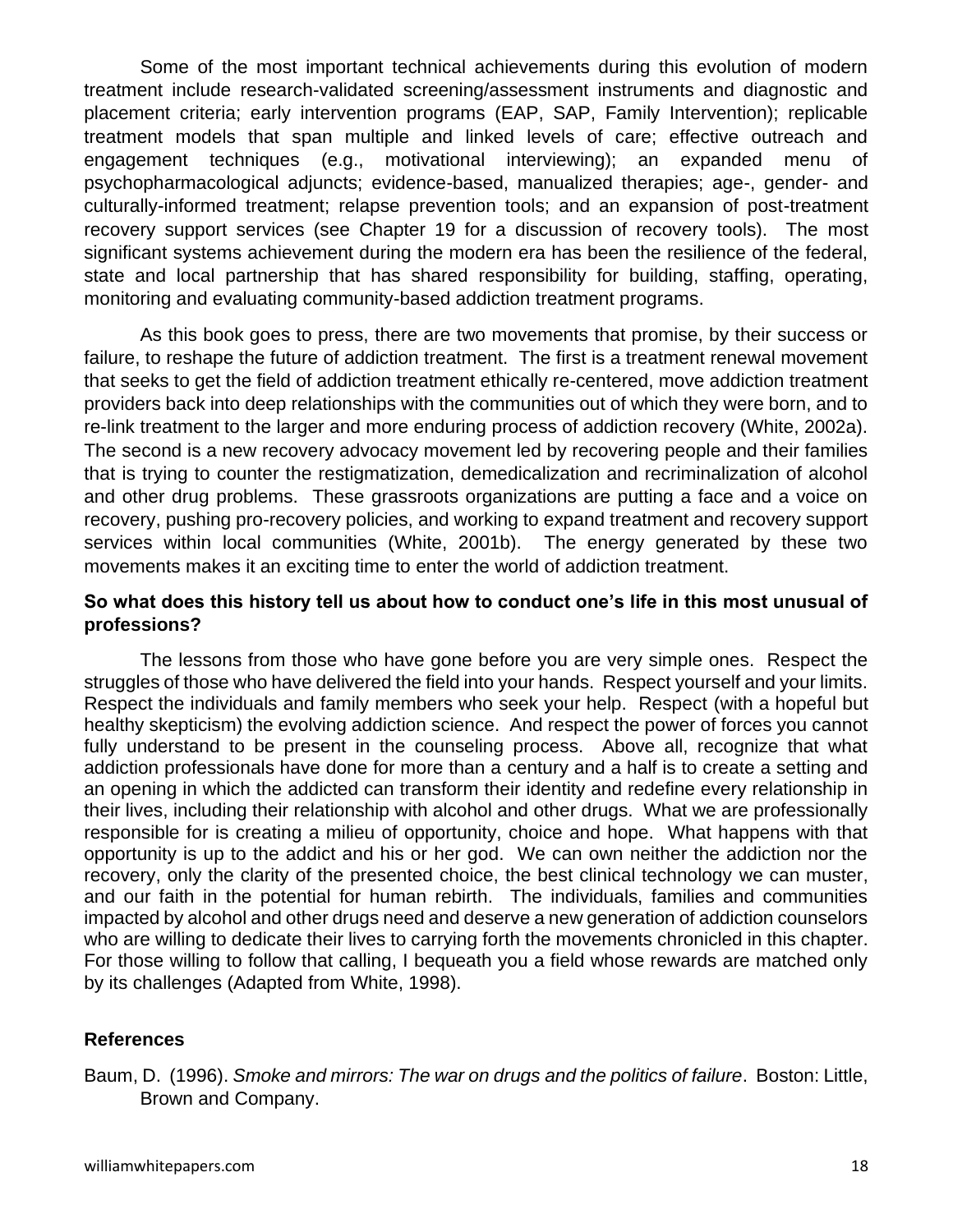- Courtwright, D. (1982). *Dark paradise: Opiate addiction in America before 1940.* Cambridge, MA: Harvard University Press.
- Courtwright, D. (1991). Drug legalization, the drug war, and drug treatment in historical perspective. *Journal of Policy History, 3,* 393-414.
- Levine, H. (1978). The Discovery of Addiction: Changing Conceptions of Habitual Drunkenness in America. *Journal of Studies on Alcohol, 39*(2), 143-174.
- Mann, M. (1944). Formation of a National Committee for Education on Alcoholism. *Quarterly Journal of Studies on Alcohol,* 5(2):354.
- Massing, M. (1999). *The Fix*. New York: Simon & Schuster.
- Musto, D. (1973). *The American Disease: Origins of Narcotic Controls.* New Haven: Yale University Press.
- Musto, D. (1974). History of drug control. In P. Levin (Ed.), *Contemporary Problems of Drug Abuse*. Pp. 26-38, Acton, MA: Publishing Sciences Group, Inc.
- Neuspeil, D. R. (1996). Racism and perinatal addiction. *Ethnicity and Disease,*

*6,* 47-55.

- Rorabaugh, W. (1979). *The alcoholic republic: An American tradition.* Oxford: Oxford University Press.
- *Substance Abuse Treatment in Adult and Juvenile Correctional Facilities: Findings from the 1997 Survey of Correctional Facilities*. (2000). Rockville, MD: Office of Applied Statistics, Substance Abuse and Mental Health Services Administration, Department of Human Services.
- U.S. Department of Justice, Bureau of Justice Statistics. (2000). *Prisoners and Jail Inmates at Midyear 1999*. Washington DC: author.
- White, W. (1998). *Slaying the Dragon: The History of Addiction Treatment and Recovery in America*. Bloomington, IL: Chestnut Health Systems.
- White, W. (2001a). Pre-AA Alcoholic Mutual Aid Societies. *Alcoholism Treatment Quarterly, 19*(1), 1-21.
- White, W. (2001b). The New Recovery Advocacy Movement: A Call to Service. *Counselor, 2*(6), 64-67.
- White, W. (2002a). The Treatment Renewal Movement. *Counselor, 3*(1), 59-61.
- White, W. (Ed). (2002b). The Addiction Disease Chronologies of William White, Ernest Kurtz, and Caroline Acker. Retrieved from [www.bhrm.org](http://www.bhrm.org/)
- White, W. (In Press; Accepted 3-4-2002) Alcoholic Mutual Aid Societies. In Blocker, J. and Tyrell, I., Eds. *Alcohol and Temperance in Modern History*. Santa Barbara, CA: ABC-CLIO.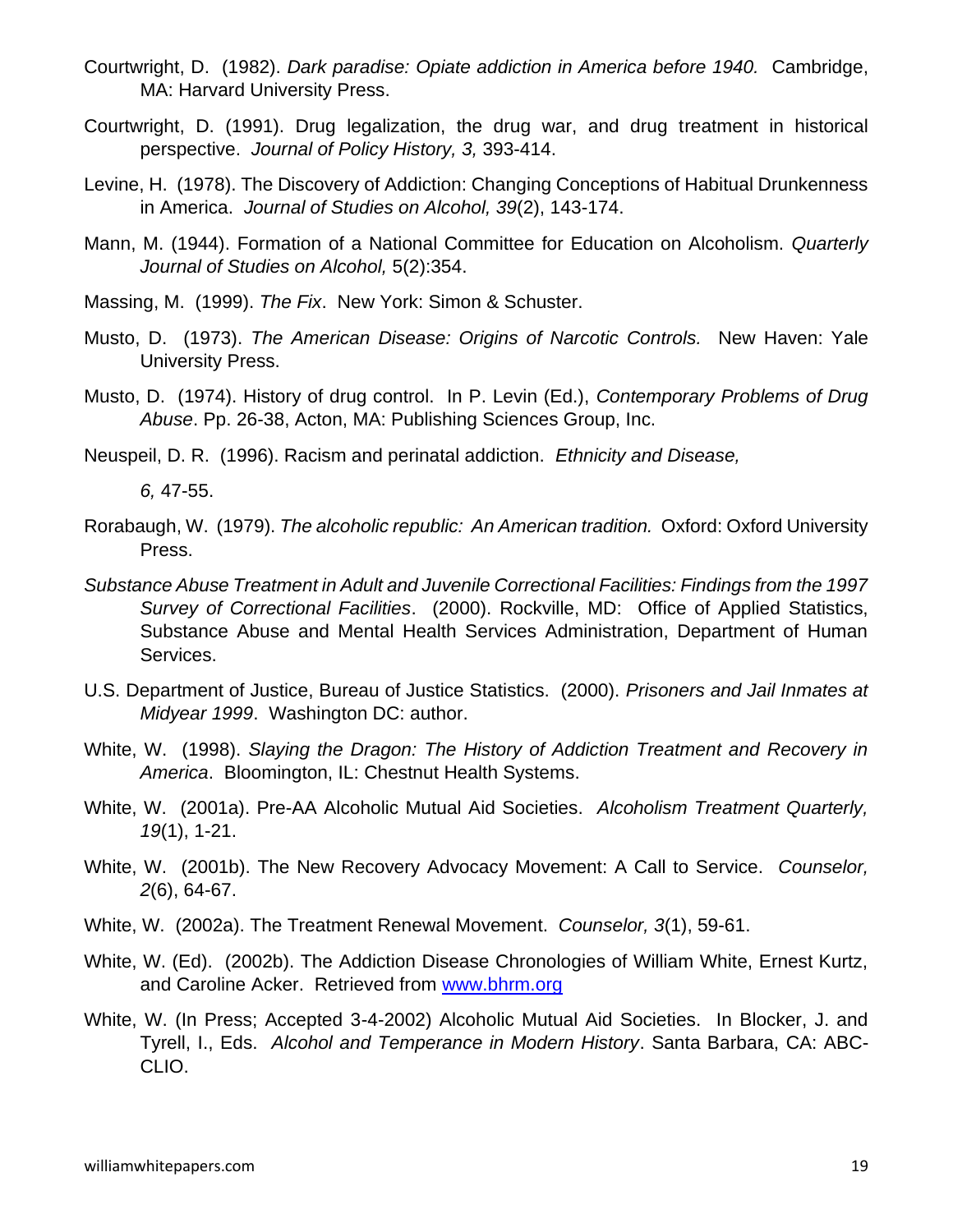# **Further Reading**

- Inciardi, J. (1986). *The War on Drugs: Heroin, Cocaine, Crime and Public Policy.* Palo Alto, CA: Mayfield Publishing Company. (An excellent and highly readable account of modern drug trends and drug policies.)
- Kurtz, E. (1979). *Not God: A History of Alcoholics Anonymous*. Center City, Mn: Hazelden. (The definitive history of Alcoholics Anonymous.)
- Morgan, H. (1981). *Drugs in America: A Social History 1800-1980*. Syracuse, NY: Syracuse University Press. (Perhaps the best single history of illicit drug use in America.)
- Sinclair, A. (1962). *Era of Excess: A Social History of the Prohibition Movement.* New York: Harper & Row Publishers. (*The* book to read if you are interested in the social history of prohibition.)

# **Glossary**

**American Temperance Movement**: A social movement arising in the early nineteenth century that, following a brief call for moderation of alcohol consumption, generated mandatory temperance education, drinking age laws and eventually the drive to legally prohibit the sale of alcohol.

**Inebriety/Inebriate**: Inebriety was the term for what today would be called addiction; the person suffering from addiction was known as an inebriate.

**Inebriate Asylums**: Medically-directed institutions for the long-term care of the inebriate.

**Inebriate Homes**: Residential homes for the care of inebriates that portrayed recovery as a sobriety decision (pledge signing), a process of moral reformation, and a process of mutual surveillance and support.

**Habitues**: A nineteenth century term used most frequently to depict those who had become dependent upon opium or morphine, later expanded to encompass those addicted to any drug.

**Harrison Act**: The 1914 act that set the stage for the criminalization of the status of narcotic addiction in the United States.

**Keeley Institutes**: The largest chain of for-profit addiction cure institutes that flourished in the late nineteenth century.

**Kinetic Ideas**: Ideas and phrases thought to have power in galvanizing public opinion, e.g., "alcoholism is a disease."

**Lay Therapists**: Recovered alcoholics trained to serve as lay psychotherapists within the Emmanuel Clinic in Boston and later used to depict recovered counselors who lacked formal training in medicine, psychology or social work.